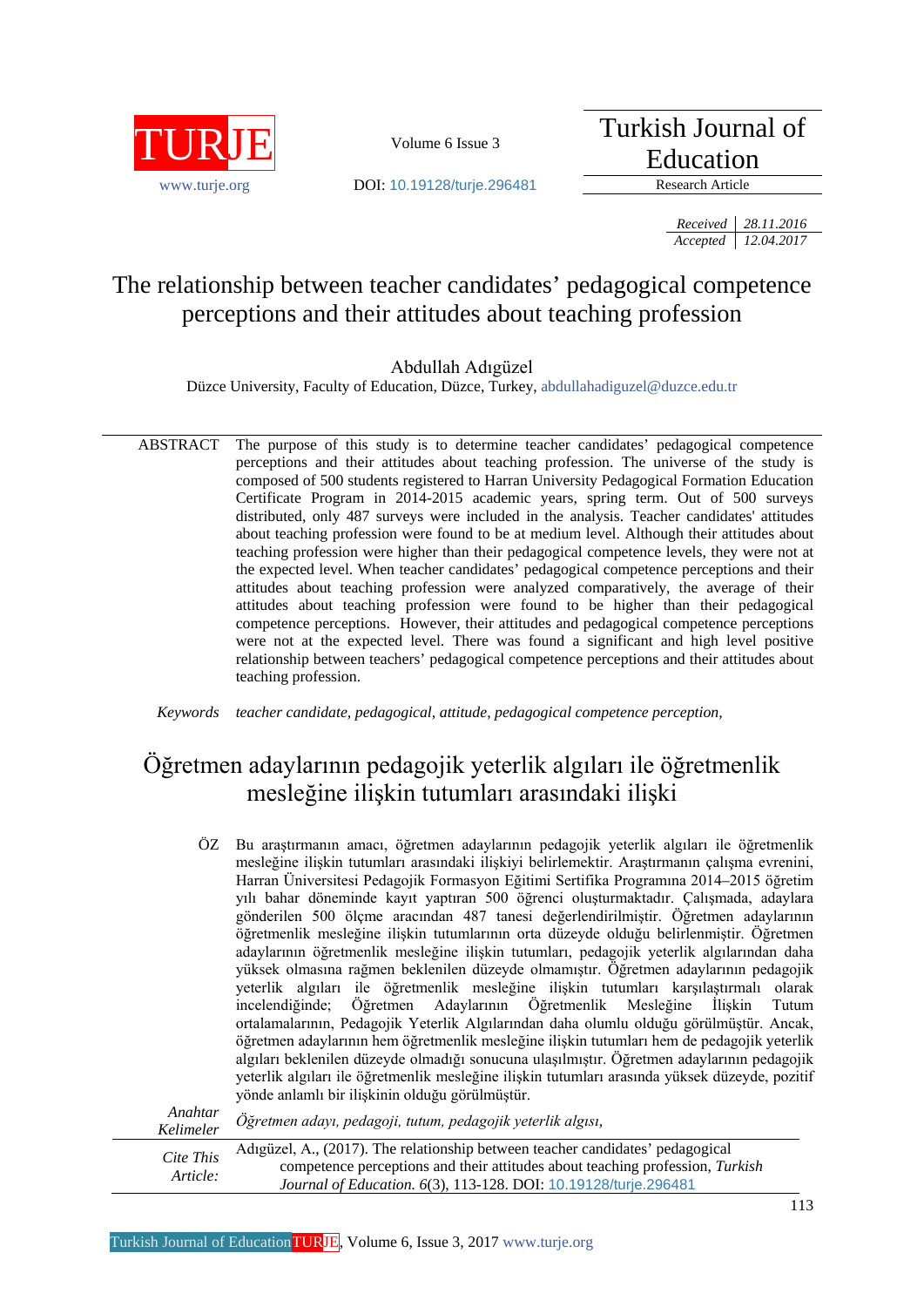### **EXTENDED SUMMARY IN ENGLISH**

It is important to note that teachers, ideal adult model for children and youngsters, have a certain impact on students not only through what they teach but also through their attitudes and behaviors (Oktay, 1999). From this point of view, teaching profession is known to require cognitive competences such as knowledge, skills along with emotional competences such as attitude and values (Girgin, Akamca, Ellez & Oğuz, 2010). Teachers are expected to respond to the needs of information society of today and be a model for individuals for whom they assume responsibility and be open to innovation and development and have an ability of using modern teaching methods and technology (Bıçak & Nartgün, 2009; Tanel, Şengören & Tanel, 2007). Also, it is important that teachers have positive attitude about their profession and realize the roles expected of them (Eren, Çelik & Oğuz, 2014; Kocaarslan, 2014). To be successful in teaching profession which requires patience, devotion and continuous work, it is vital to perform this job with love and willingness (Aşkar & Erden, 1987). Within this framework, it has been an issue of wonder to search the relationship between teacher candidates' pedagogical competence and their attitudes about teaching profession, the determinant of success in the profession. This study has been realized to find out this relationship.

The purpose of this study is to determine teacher candidates' pedagogical competence perceptions and their attitudes about teaching profession. These questions below have been tried to be answered throughout the study:

1. What are the pedagogical competence perceptions of teacher candidates?

2. Do their pedagogical competence perceptions display significant difference according to their personal characteristics?

3. What are their attitudes about teaching profession?

4. Do their attitudes about teaching profession display significant difference according to their personal characteristics?

5. Is there any significant relationship between their pedagogical competence perceptions and their attitudes about teaching profession?

### **Methodology**

The universe of the study is composed of 500 students registered to Harran University Pedagogical Formation Education Certificate Program in 2014-2015 academic year, spring term. Out of 500 surveys distributed, only 487 surveys were included in the analysis. The first scale used in the study is attitude scale about teaching profession. The scale's original reliability coefficient is 0,930 and calculated reliability coefficient is 0.979. The second scale in the study is the scale of pedagogical competence perception, which was developed during the research process with a calculated reliability coefficient of 0.895. Kolmogorov-Smirnov Z test was employed for the data in both scales separately to determine if there was a normal distribution. Kolmogorov-Smirnov Z test values for the Scale of Pedagogical Competence Perception were found to be between 3.73 and 5.24 while they were between 3.57 and 5.41 for the Scale of Attitudes about Teaching Profession. These values show that all the data obtained from both scales exhibit normal distribution in terms of all variables in the study.

### **Findings and Conclusions**

Teacher candidates' pedagogical competence perceptions were generally found to be at medium level. In terms of sub-dimensions of the pedagogical competence, the domain in which participants feel themselves the weakest is "Lesson Completion Activities" followed by "Pre-Lesson Activities ", "Lesson Preparation Activities" and "Lesson Development Activities". In general, the pedagogical competence could be said to be at the level not expected of the teacher candidates. In terms of lesson completion activities, it was understood that there is a serious need of knowledge and skill.

The pedagogical competence perceptions of teachers were not found to show any significant difference according to their gender, marital status, branch, reason of choice for teaching profession, intended use of internet and age. Indeed, forms of behavior, knowledge and skills required by the teaching profession may not be expected to show any difference according to the teacher candidates' personal characteristics.

Teacher candidates' attitudes about teaching profession were found to be at medium level. Although their attitudes about teaching profession were higher than their pedagogical competence levels, they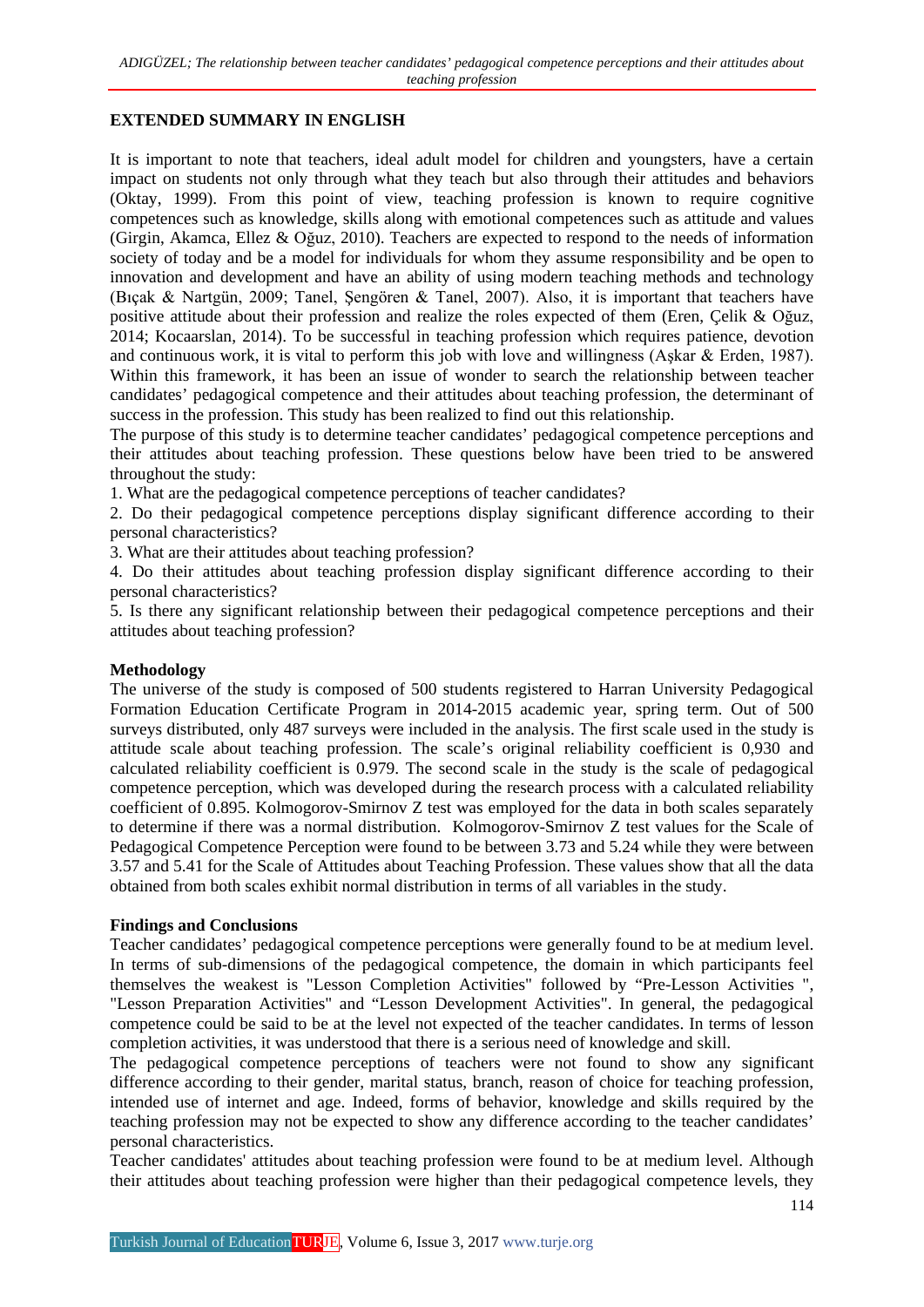were not at the expected level. Teacher candidates' attitudes about teaching profession showed no statistically significant difference according to their marital status, but there was found a significant difference in favor of male candidates in terms of gender. Teacher candidates' attitudes for teaching profession showed significant differences according to their branches, the reason of choice for this profession and intended use of internet. Regarding the branch variable of the teacher candidates, there was found a significant difference in favor of the candidates of biology branch in comparison with the participants in other branches. Thus, teacher candidates' attitudes towards teaching profession in biology branch could be said to be more positive than the other teacher candidates in other branches. Regarding the reason why participants preferred teaching profession, it was seen that the difference was in favor of those who chose this profession for the job opportunities in this domain compared to those who chose this profession at their own request. Actually, this was not an expected result. Generally, the teacher candidates who choose teaching department with their own will or personal decision are expected to have more positive attitudes about teaching profession. However, the result in this study show that the teacher candidates who chose teaching department for its potential in finding a job have more positive attitudes towards teaching profession. There was also found a significant difference according to the intended use of internet. The difference was in favor of the teacher candidates who use internet for research purposes, compared to the others who use internet for other reasons. The teacher candidates using internet for research purposes have more positive attitudes towards teaching profession.

When teacher candidates' pedagogical competence perceptions and their attitudes about teaching profession were analyzed comparatively, the average of their attitudes about teaching profession were found to be higher than their pedagogical competence perceptions. However, their attitudes and pedagogical competence perceptions were not at the expected level. There was found a significant and high level positive relationship between teachers' pedagogical competence perceptions and their attitudes about teaching profession. The attitudes about teaching profession account for more than fifty percent of total variance of teacher candidates' pedagogical competence perceptions. The regression coefficients show that teacher candidates' pedagogical competence perceptions predict their attitudes about teaching profession significantly. These results suggest a necessity for a longer period of pedagogic formation education for teacher candidates if acquisition of knowledge, attitude and values required by teaching profession is intended.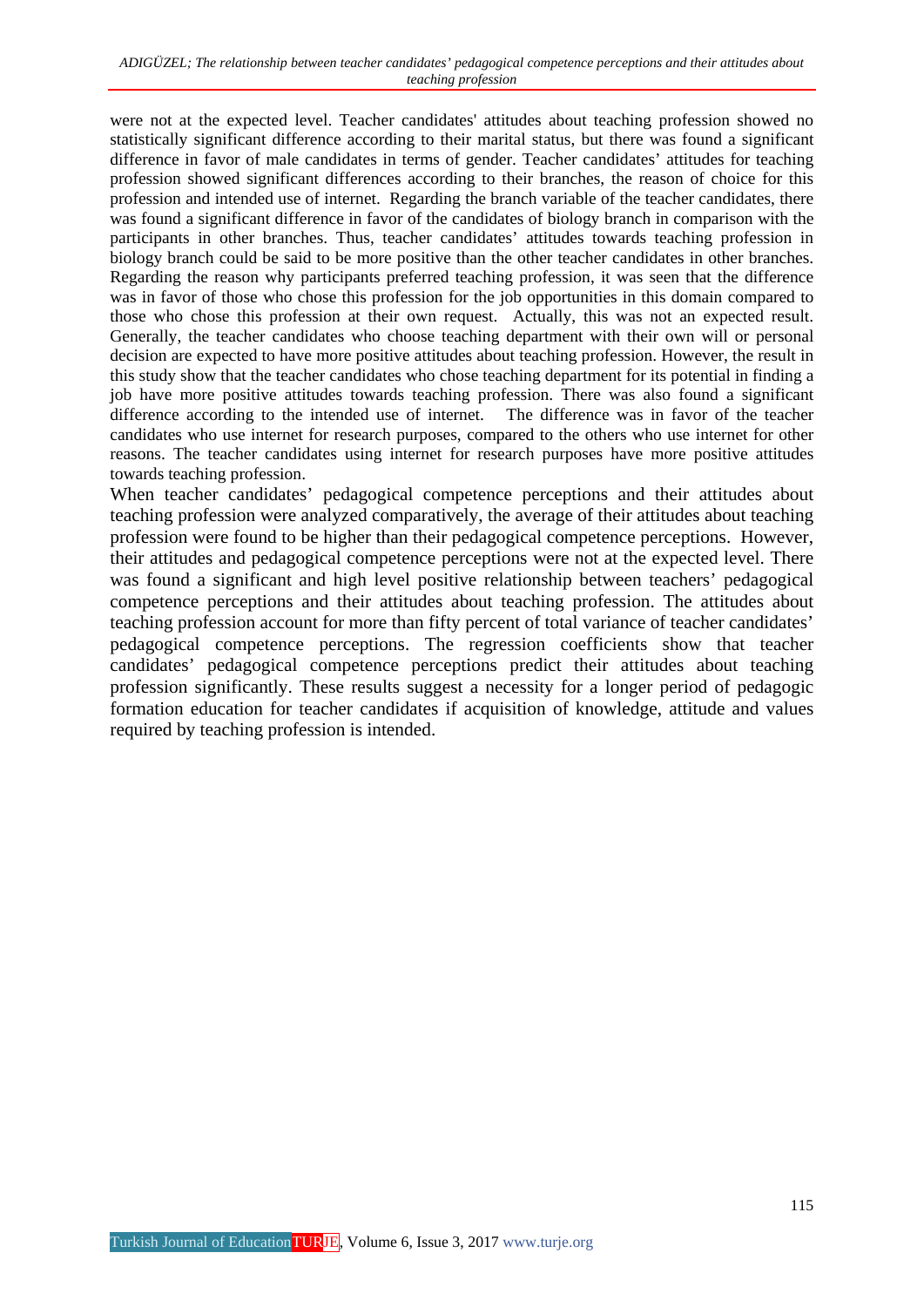## **GİRİŞ**

Tarihi süreç içerisinde öğretmen yetiştirme, eğitim sistemlerinin en önemli konusu olmuştur. Çünkü eğitim etkinliklerinde amaçlar ne kadar iyi belirlenirse belirlensin, dersin içeriği ne kadar işlevsel seçilip organize edilirse edilsin, amaçlar ve içerik iyi yetişmiş öğretmenler tarafından yürütülmedikçe, eğitimden beklenen başarının alınması mümkün değildir (Sünbül, 2001; Üstüner, 2006). Günümüzde öğretmenlik mesleği, eğitim sektörüyle ilgili sosyal, kültürel, ekonomik, bilimsel ve teknolojik boyutlara sahip, alanda özel uzmanlık bilgi ve becerisini temel alan akademik çalışma ve mesleki formasyon gerektiren, profesyonel statüde bir uğraşı alanıdır (Kara & Sağlam, 2014; Erden 1998). Bu bağlamda öğretmen, resmi ya da özel bir eğitim kurumunda öğrencilerin öğrenme yaşantılarına kılavuzluk etmek ve yön vermek amacı ile görevlendirilmiş kişi olarak tanımlanır (Öncül, 2000). Böylece öğretmenlik, bir meslek ekseni içinde tanımlandığı görünmektedir (Tufan & Güdek 2008). Öğretmen, örgün eğitim kurumlarında öğretimi sağlayan ve belli bir program çerçevesinde planlı eğitim etkinlikleri düzenleyerek öğrencilerde programlar doğrultusunda istendik davranış değişikliği meydana getiren kişi olarak da tanımlanabilir (Erden, 1998). Güngör (1990) öğretmenin görevini, "Öğrencideki yeteneği ortaya çıkarmak ve onun izlenmesine yardımcı olmaktır" şeklinde tanımlamaktadır (Güngör, 1990). Çocuk ve gençliklerin ideal yetişkin modeli olan öğretmenin, sınıfta öğrettikleri kadar genel tutum ve davranışlarının da öğrenciler üzerinde etkili olacağını unutmamak gerekir (Oktay, 1999). Böylece öğretmenliğin bilgi, beceri gibi bilişsel alan yeterliliklerinin yanı sıra tutum ve değer gibi duyuşsal alan yeterliklerini de gerektiren bir meslek olduğu bilinmektedir (Girgin, Akamca, Ellez & Oğuz, 2010). Bu denli önemli olan öğretmenlik mesleği, doğal olarak uzmanlaşmayı ve profesyonelleşmeyi gerektirmektedir.

Öğretmen adaylarının, öğretmenlik mesleğine ilişkin görüşlerini pekiştirmek ve öğretmenlik ruhunu benimsemelerine katkıda bulunmak için, gerek fakültede verilen derslere ve gerekse Millî Eğitim Bakanlığına bağlı okullarda yapılan uygulama çalışmalarına ağırlık verilmelidir (Gürbüztürk & Genç, 2004; Tekerek & Polat, 2011). Bu bağlamda bir dersin uygulanmasında en önemli aşama konuya giriş aşamasıdır ve öğretmenin bu konuda yetkin olması gerekir (Lundgren, Scheckle, & Zinn, 2015). Çünkü öğretmenlerin günümüz bilgi toplumunun ihtiyacına cevap verebilen, sorumluluğunu üstlendiği bireylere model olabilen, değişimlere uyum sağlayan, yeniliklere ve gelişmelere açık olan, çağdaş öğretim yöntem ve teknolojilerini uygulama becerilerine sahip olmaları beklenmektedir (Bıçak & Nartgün, 2009; Tanel, Şengören & Tanel, 2007). Yeni teknolojilerin pedagojik ilkelere uygun olarak kullanılması motivasyonu artırmaktadır (Sherman & Howard, 2012; Chigona & Davids 1014). Ayrıca öğretmenlerin mesleklerine ilişkin olumlu tutum içinde olmaları, kendilerinden beklenen rolleri yerine getirmeleri de önemlidir (Eren, Çelik & Oğuz, 2014; Kocaarslan, 2014). Sabır, özveri ve sürekli çalışma gerektiren öğretmenlik mesleğinde başarılı olabilmek için bu mesleği severek ve isteyerek yapmak çok önemlidir (Aşkar & Erden, 1987).

Öğretmen adaylarına, öğretmenlik mesleğinin gerektirdiği bilgi, beceri, tutum ve değerlerin kazandırılmasına yönelik verilen eğitime akademik olarak "öğretmenlik meslek bilgisi" denmesine rağmen halk arasında pedagojik formasyon olarak bilinmektedir. Yunancada "Paidagoge" olarak bilinen pedagoji kavramı "çocuk yönetmek", "çocuklara öğretmenin bilim ve sanatı" ve "eğitim bilim ve teorisi" anlamlarına gelmektedir. Formasyon ise İngilizce "Formation" kelimesinden gelmektedir. Türkçesi, biçimlenme, yetişim ve oluşum olarak tanımlanabilir (TDK, 2014). Pedagojik Formasyon bir bütün olarak düşünüldüğünde, öğretme öğrenme süreçlerini gerçekleştirmek için sahip olunması gereken yeterlik yada öğretmen olabilmek için alınması gereken bir eğitim olarak tanımlanabilir (Yapıcı & Yapıcı, 2013). Bu anlamda öğretmen adaylarının aldıkları pedagojik formasyon eğitimi sonucunda, bilişsel, duyuşsal ve psikomotor alanda mesleğe uygun davranış değişikliği meydana getirmeleri, etkili öğretmenlik nitelikleri içerisinde neyi, nasıl ve ne zaman öğretecekleri gibi stratejik bilgileri edinmeleri gereklidir (Doğan & Çoban, 2009). Nitelikli öğretmen yetiştirme özellikle son yıllarda eğitim sisteminin en önemli sorunlarından biri olmuştur (Çapri & Çelikkaleli, 2008). Bu nedenle öğretmenlerin yalnızca bilişsel alanda gelişmeleri yeterli olmamakta, bu mesleği sevgi ve istekle yapmak da büyük önem taşımaktadır (Çeliköz & Çetin, 2004). Toplumsal değerlerin korunması, sürdürülmesi ve yeni değerlerin kazandırılmasında öğretmen en önemli öğedir (Çapraz & Samancı 2014). Öğretmenlerde bulunması arzulanan bütün bu özellikler öğretmen eğitimin en önemli boyutu olan pedagojik farmasyon kapsamında değerlendirilmektedir. Böylece öğretmenlik mesleğinin gerektirdiği davranış formlarını içeren pedagojik yeterlik ile öğretmenlik mesleğinde başarının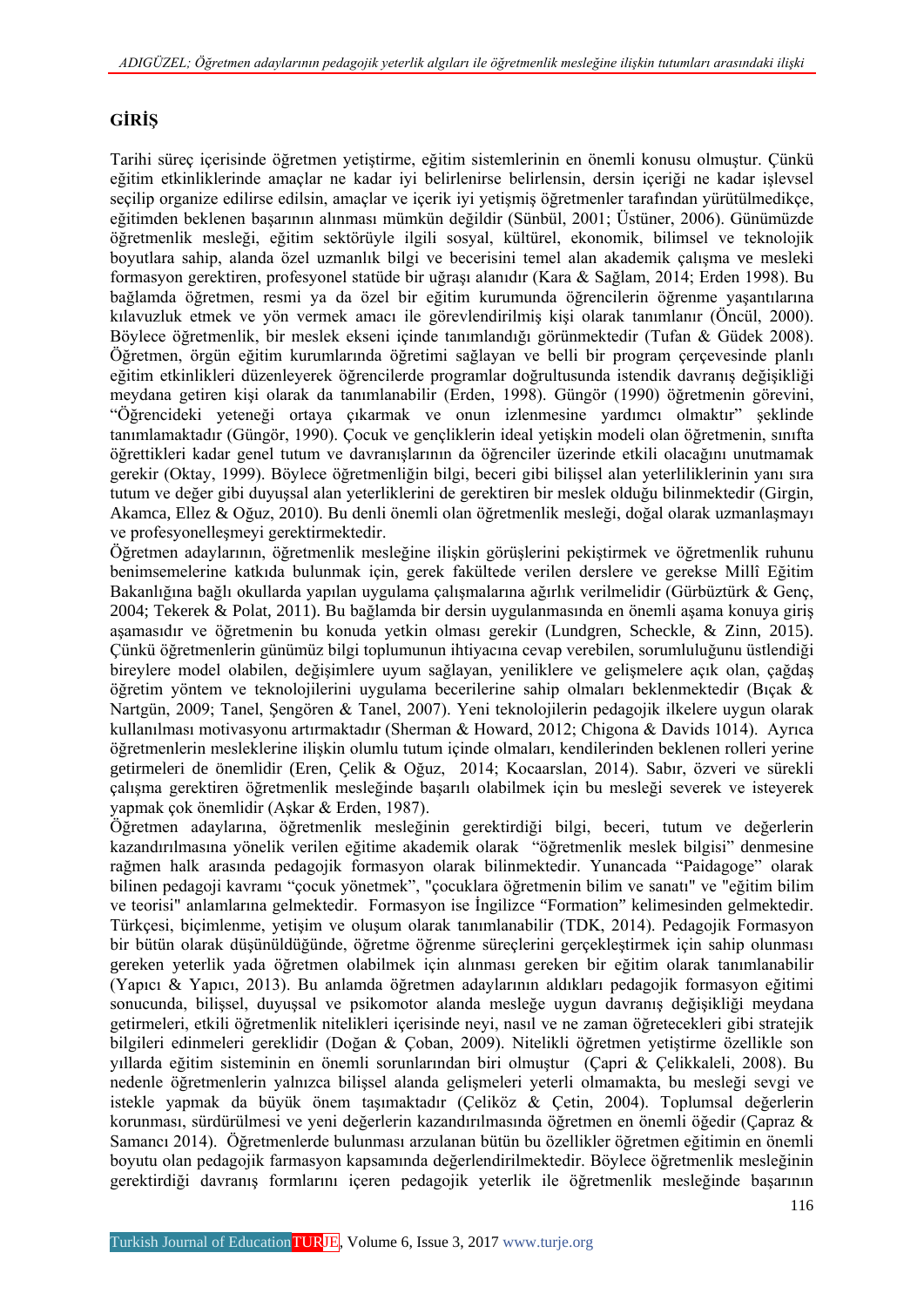belirleyicisi olan öğretmenlik mesleğine ilişkin tutumların birbirleriyle ilişkisi ve birbirlerini etkileme durumları merak konusu olmuştur. Bu çalışma, bu ilişkiyi belirlemek amacıyla gerçekleştirilmiştir.

Bu araştırmanın amacı, öğretmen adaylarının pedagojik yeterlik algıları ile öğretmenlik mesleğine ilişkin tutumları arasındaki ilişkiyi belirlemektir. Bu genel amaç kapsamında şu sorulara yanıt aranmıştır:

1. Öğretmen adaylarının pedagojik yeterlik algıları nasıldır?

2. Öğretmen adaylarının pedagojik yeterlik algıları onların kişisel özelliklerine göre anlamlı düzeyde farklılık göstermekte midir?

3. Öğretmen adaylarının öğretmenlik mesleğine ilişkin tutumları nasıldır?

4. Öğretmen adaylarının öğretmenlik mesleğine ilişkin tutumları onların kişisel özelliklerine göre anlamlı düzeyde farklılık göstermekte midir?

5. Öğretmen adaylarının pedagojik yeterlik algıları ile öğretmenlik mesleğine ilişkin tutumları arasında anlamlı bir ilişki var mıdır?

### **YÖNTEM**

Bu çalışma tarama modelinde olup tekil ve ilişkisel teknikler kullanılarak gerçekleştirilmiştir. Tekil tarama tekniği ile öğretmen adaylarının pedagojik yeterlik algıları ve öğretmenlik mesleğine ilişkin tutumlarına yönelik görüşleri belirlenmiştir. İlişkisel tarama tekniğiyle de öğretmen adaylarının pedagojik yeterlik algıları ile öğretmenlik mesleğine ilişkin tutumları arasındaki ilişkiye bakılmıştır.

### **Evren ve Örneklem**

Araştırmanın çalışma evrenini, Harran Üniversitesi Pedagojik Formasyon Eğitimi Sertifika Programına 2015–2016 öğretim yılı bahar döneminde çeşitli branşlarda kayıt yaptıran 500 öğrenci oluşturmaktadır. Çalışmada öğretmen adaylarının tamamına ulaşılması hedeflendiğinden örneklem alma yoluna gidilmemiş ve tüm öğretmen adaylarına er iki ölçme aracı gönderilmiştir. Dönen ölçme araçlarından 487 tanesi değerlendirilebilir olarak kabul edilmiştir.

### **Veri Toplama Araçları**

Bu çalışmada veri toplamak amacıyla iki ölme aracı kullanılmıştır. Ölçme araçlarından ilki Üstüner, M (2006) tarafından geliştirilen "Öğretmenlik Mesleğine Yönelik Tutum Ölçeği"dir. Bu ölçeğin geliştirilmesi aşamasındaki güvenirlik katsayısı 0,93 olarak belirlenmiştir. Bu çalışmada ise ölçeğin güvenirlik katsayısı 0.979 olarak hesaplanmıştır. Ölçek, 24 madde olumlu, 10 madde ise olumsuz olarak üzere toplam 34 maddeden oluşmaktadır. Olumsuz maddelerin puanlaması ters yönden yapılmıştır. Beşli likert olarak geliştirilen ölçek; Tamamen Katılıyorum, Çoğunlukla Katılıyorum, Orta Düzeyde Katılıyorum, Kısmen Katılıyorum ve Hiç Katılmıyorum şeklinde derecelendirilmiştir. Çalışmada kullanılan ikinci ölçme aracı ise "Pedagojik Yeterlik Algısı Ölçeği"dir. Çalışmanın başında anket olarak tasarlanan ve uygulanan bu ölçme aracı toplanan verilere dayalı olarak ölçek geliştirme sürecine tabi tutulmuştur.

### **Pedagojik Yeterlik Algısı Ölçeği**

Pedagojik yeterlik algısı ölçeğinde yer alan maddelerin belirlenmesi amacıyla öğretmenlik mesleğinin gerektirdiği davranış formları alanyazına dayalı olarak maddeler halinde belirlenmiştir. Daha sonra bu maddeler öğretmen adaylarına sunularak doğrulanmış ve beşli Likert tipi bir ölçek haline getirilerek 55 maddeden oluşan ilk taslak oluşturulmuştur. Ölçeğin, geçerlik v e güvenirlik çalışması için Harran Üniversitesi Sürekli Eğitim Merkezince açılan Pedagojik Formasyon Programına kayıtlı 500 kişilik gönüllü bir öğrenci grubuna uygulanmıştır. Ölçekteki seçenekler ve seçeneklere ilişkin sınırlar; "Her zaman" için 5, "Çoğu zaman" için 4, "Bazen" için 3, "Ara sıra" için 2 ve "Hiçbir zaman" için 1 biçiminde sıralanmış ve puanlanmıştır. Ölçek, öğretmen adaylarının pedagojik yeterlik algılarına yönelik olduğu için ölçekte yer alan maddeler olumlu ve olumsuz olarak gruplandırılmamıştır. Pedagojik yeterlik algısı *Ölçeği*nin yapı geçerliliğinin sağlanması amacıyla Açımlayıcı Faktör Analizinden (Exploratory Factor Analysis- EFA) yararlanılmıştır. Ölçeğe ilişkin toplanan verilerin faktör analizine uygunluğunun belirlenmesi amacıyla ölçekte bulunan 55 madde üzerinde bir analiz yapılmış ve analiz sonuçlarına göre KMO (Kaiser- Meyer-Olkin Measure of Sampling Adequacy) değeri .842, Bartlett Testi 3.353 olarak hesaplanmıştır. Yapılan ilk analiz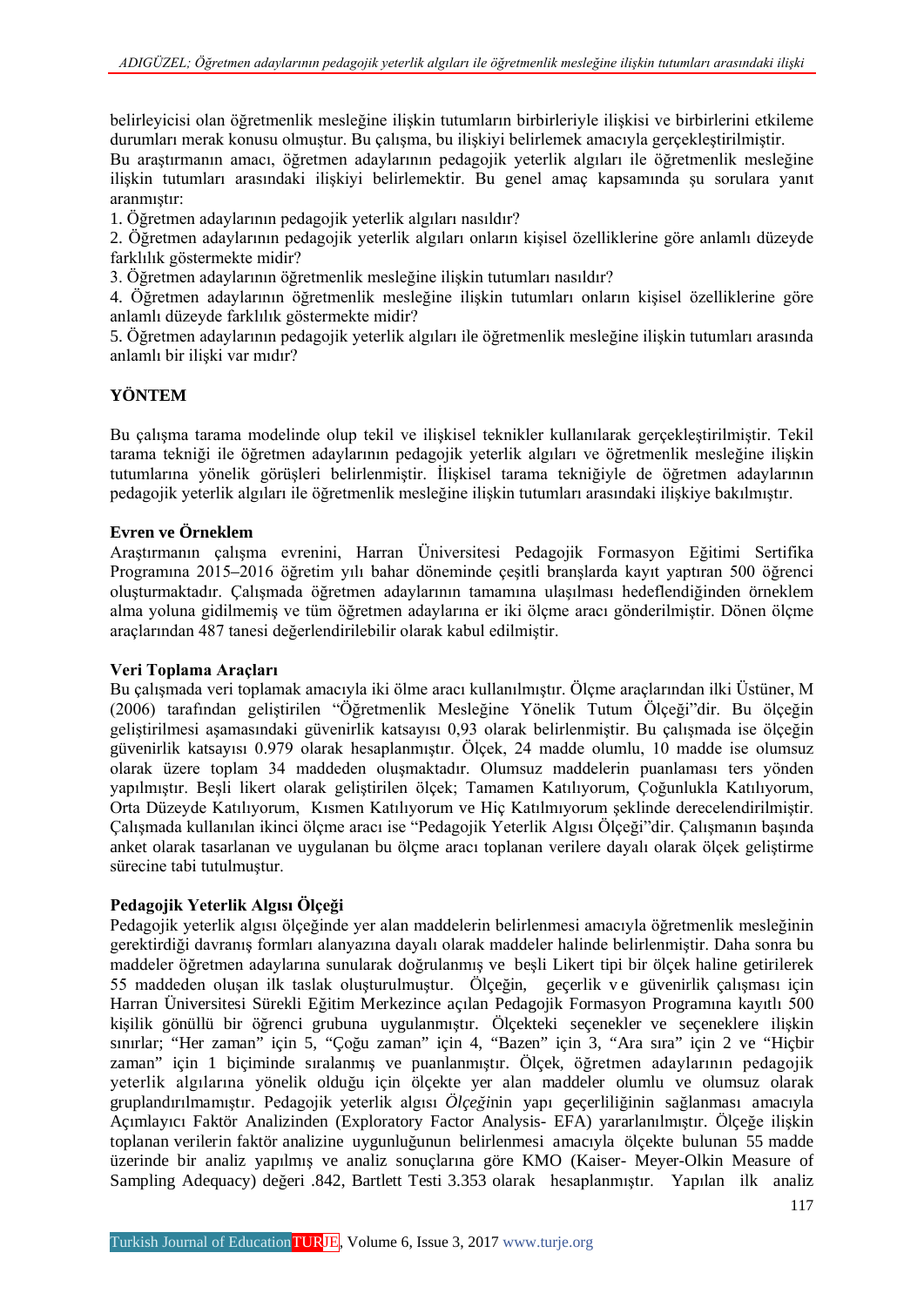sonucunda hiçbir faktörde kabul düzeyinin üzerinde yük değeri alamayan maddeler ile iki faktör arasındaki yük değerleri .1'den küçük olan maddeler işlemeyen maddeler olarak kabul edilmiş ve ölçekten çıkarılmıştır. Bu yolla ölçekten çıkarılan madde sayısı 26'dır. İlk faktör analizi sonucu işler durumda bulunan ve ölçeğe alınan 29 madde üzerinde analiz tekrarlanmıştır. İkinci faktör analizi sonucunda korelasyon matrisinden faktör çıkarılıp çıkarılamayacağını belirlemek amacıyla ölçeğin Kaiser Meyer Olkin (KMO) katsayısı hesaplanmış ve Bartlett's Sphericity testi uygulanmıştır. Yapılan analiz sonucunda, KMO katsayısı .886 olarak hesaplanırken, Bartlett's Sphericity değerinin de (χ²=5.866, p<.01) olduğu belirlenmiştir. Bartlett's Sphericity anlamlılık değerinin .05'ten küçük olması korelasyon matrisinden faktör çıkarılabileceğini göstermektedir (Çokluk, Şekercioğlu ve Büyüköztürk, 2010). Açımlayıcı Faktör Analizine göre *Pedagojik Yeterlik Algısı Ölçeği*ne ilişkin yapılan ikinci faktör analizi işlemleri sonucunda elde edilen 29 maddenin birbirinden bağımsız anlamlı faktörlere ayrılıp ayrılmadığının belirlenmesi amacıyla asal eksenlere göre döndürülmüş ve temel bileşenler analizi yapılmıştır. Yapılan döndürme işlemlerinin sonucunda dört faktör belirlenmiştir. Bu faktörlerde toplanan madde sayısı ise; birinci faktörde 4, ikinci faktörde 8, üçüncü faktörde 10 ve dördüncü faktörde 7'tir. Bu faktörler bir ders işleyişinin sistematik yapısı dikkate alınarak birinci faktör için "Ders öncesi hazırlık etkinlikleri", ikinci faktör için "derse giriş etkinlikleri", üçüncü faktör için " dersi geliştirme etkinlikleri" ve dördüncü faktör için "dersi sonuçlandırma etkinlikleri" olarak isimlendirilmiştir. Faktörlerin temel bileşenler analizini yapmak amacıyla yapılan döndürme işlemi sonucunda ölçekte yer alan maddelerin faktör yükleri hesaplanmış ve elde edilen değerler Tablo 1'de verilmiştir.

Tablo 1

*Pedagojik Yeterlik Algısı Ölçeğinin Asal Eksenlere Göre Döndürülmüş Temel Bileşenler Analizi Yöntemindeki Maddelerin Faktör Yükleri*

|                | Döndürme öncesi | Faktör 1   | Faktör 2     | Faktör 3     | Faktör 4     | Madde              |
|----------------|-----------------|------------|--------------|--------------|--------------|--------------------|
| Madde          | Faktör Yük      | Ders ncesi | Derse giriş  | Geliştirme   | Sonuç        | <b>Toplam Test</b> |
| No             | Değerleri       | hazırlık   | etkinlikleri | etkinlikleri | etkinlikleri | Korelasyonu        |
| $\overline{2}$ | .745            | .582       |              |              |              | .676               |
| 3              | .676            | .718       |              |              |              | .632               |
| $\overline{4}$ | .656            | .660       |              |              |              | .642               |
| 5              | .765            | .781       |              |              |              | .636               |
| 8              | .646            | .725       |              |              |              | .642               |
| 9              | .665            | .737       |              |              |              | .665               |
| 11             | .607            | .664       |              |              |              | .557               |
| 12             | .817            | .748       |              |              |              | .635               |
| 13             | .642            |            | .648         |              |              | .538               |
| 14             | .666            |            | .725         |              |              | .612               |
| 15             | .738            |            | .723         |              |              | .718               |
| 16             | .652            |            | .536         |              |              | .612               |
| 34             | .728            |            | .724         |              |              | .652               |
| 36             | .725            |            | .462         |              |              | .643               |
| 37             | .691            |            | .712         |              |              | .643               |
| 38             | .725            |            | .722         |              |              | .665               |
| 39             | .574            |            | .586         |              |              | .524               |
| 41             | .697            |            | .566         |              |              | .634               |
| 42             | .756            |            | .578         |              |              | .693               |
| 43             | .584            |            |              | .684         |              | .534               |
| 44             | .759            |            |              | .732         |              | .729               |
| 45             | .665            |            |              | .616         |              | .625               |
| 49             | .729            |            |              | .589         |              | .662               |
| 50             | .796            |            |              | .573         |              | .733               |
| 51             | .722            |            |              |              | .699         | .664               |
| 52             | .726            |            |              |              | .576         | .682               |
| 53             | .626            |            |              |              | .666         | .589               |
| 54             | .687            |            |              |              | .786         | .657               |
| 55             | .684            |            |              |              | .766         | .634               |

Tablo 1 incelendiğinde pedagojik yeterlik algısı ölçeğini oluşturan maddelerin döndürme öncesi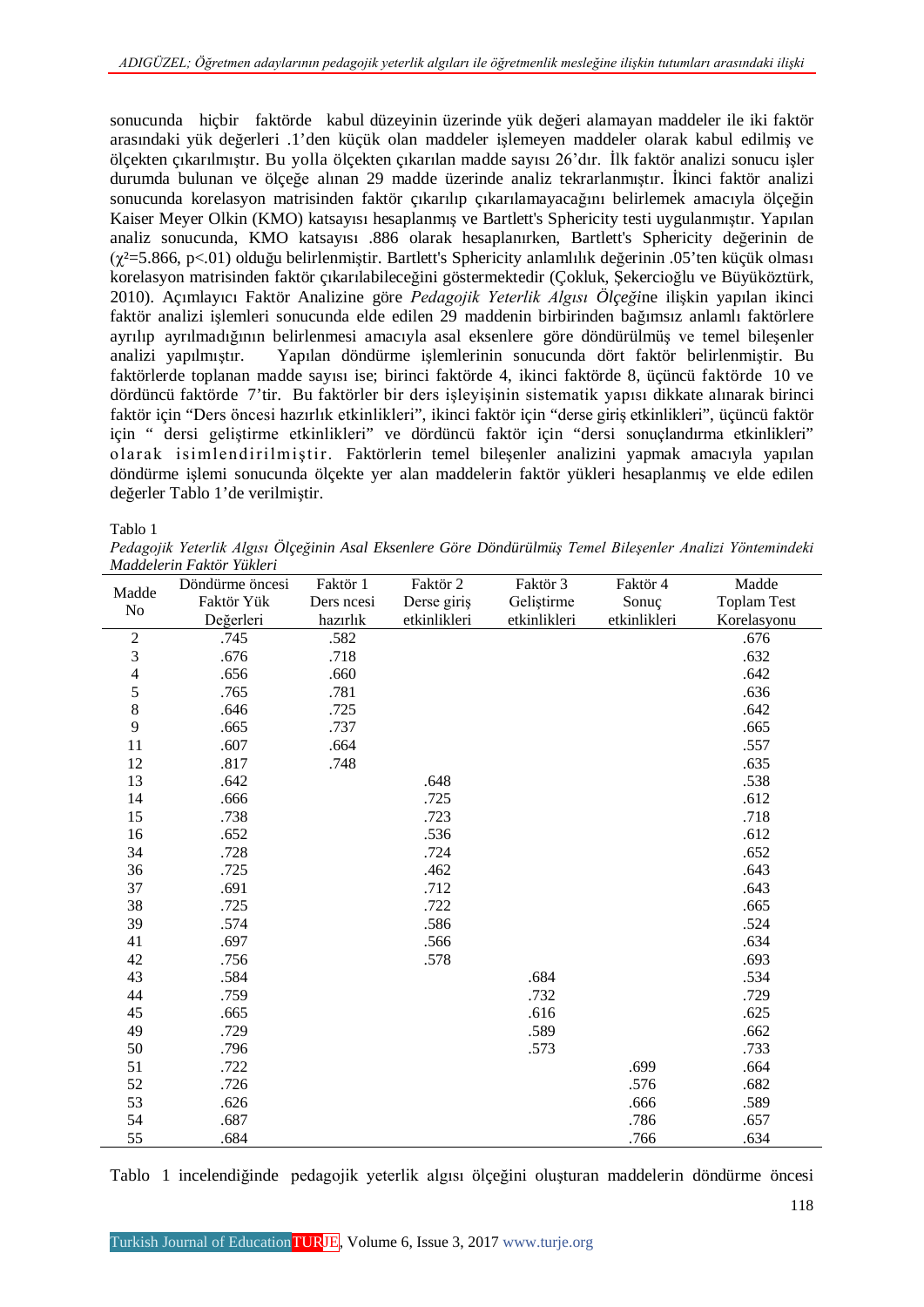faktör yük değerleri .584 ile .817 arasında değişirken, döndürme işlemi sonrası faktör yük değerlerinin .524 ile .786 arasında değiştiği görülmektedir. *Pedagojik Yeterlik Algısı Ölçeği*nde yer alan maddelerin ayırt ediciliklerini belirlemek amacıyla madde-toplam test korelasyonları incelenmiştir. Tablo 1'de görüldüğü gibi ölçeğin madde-toplam test korelasyon değerleri .524 ile .733 arasında değişmektedir. Genel olarak ölçekte madde-toplam test korelasyon değeri .30'dan yüksek olan maddelerin ayırt ediciliklerinin iyi olduğu (Şencan, 2005) düşünüldüğünde, *Pedagojik Yeterlik Algısı Ölçeği*nde yer alan maddelerin ayırt ediciliklerinin yüksek olduğu söylenebilir. *Pedagojik Yeterlik Algısı Ölçeği*ne ilişkin güvenirlik katsayıları, özdeğerler ve açıklanan varyans oranlarına ilişkin sayısal değerler Tablo 2'de verilmiştir.

#### Tablo 2

*Pedagojik Yeterlik Algısı Ölçeğinin Alt Boyutlarına Göre Güvenirlik Katsayıları, Özdeğerlendirme ve Açıklanan Varyans Oranları*

| Alt Boyutlar                         | Isleyen<br>Maddeler                          | Cıkarılan<br>maddeler | Faktörlerin<br>Güvenirlik<br>Katsayıları | Faktörlerin<br>Özdeğerleri | Faktörlerin<br>Açıklanan<br>Varyans Oranları |
|--------------------------------------|----------------------------------------------|-----------------------|------------------------------------------|----------------------------|----------------------------------------------|
| Ders Öncesi Hazırlık<br>Etkinlikleri | $2, 3, 4, 5$ .                               | 6                     | .763                                     | 8.86                       | 22.25                                        |
| Derse Giriş Etkinlikleri             | 8.9.11.12.<br>13. 14. 15.<br>16.             | 7                     | .668                                     | 3.44                       | 36.22                                        |
| Dersi Gelistirme<br>Etkinlikleri     | 34. 36. 37.<br>38.39.41.<br>42.43.44.<br>45. | 9                     | .862                                     | 2.24                       | 48.02                                        |
| Dersi Sonuçlandırma<br>Etkinlikleri  | 49.50.51.<br>52.53.54.<br>55.                | 4                     | .818                                     | 1.48                       | 54.63                                        |

*Pedagojik Yeterlik Algısı Ölçeği*nin yapı geçerliliğini belirlemek amacıyla yapılan faktör analizi sonucu ölçeğin alt boyutlarında işleyen maddeler belirlenmiş ve işlemeyen maddeler ölçekten çıkarılmıştır. Buna göre; "Ders öncesi hazırlık etkinlikleri" alt boyutunda 2., 3., 4. ve 5. maddeler yer alırken işlemeyen altı madde ölçekten çıkarılmıştır. "Giriş etkinlikleri" alt boyutunda 8.,9.,11.,12.,13.,14.,15. ve 16. maddeler yer almış ve işlemeyen yedi madde ölçekten çıkarılmıştır. "Geliştirme etkinlikleri" alt boyutunda 34.,36., 37., 38., 39., 41., 42., 43., 44. ve 45. maddeler yer almış ve işlemeyen dokuz madde ölçekten çıkarılmıştır. "Sonuç etkinlikleri" alt boyutunda 49., 50., 51., 52.,53.,54. ve 55. maddeler yer alırken, işlemeyen dört madde ölçekten çıkarılmıştır. Genel olarak kabul düzeyinin üzerinde yük değeri alamayan maddeler ile iki faktör arasındaki yük değerleri .1'den küçük olan toplam 26 madde ölçekten çıkarılmıştır. Yapılan analizler sonucu yeterli düzeyde koşulları sağladığı düşünülen 29 madde ile *Pedagojik Yeterlik Algısı Ölçeği* geliştirilmiştir.

Ölçeğin uygulanması ile elde edilen puanların güvenirliği Cronbach Alpha güvenirlik kat sayısı ile hesaplanmıştır. Cronbach Alpha, ölçeğin tümü ve ölçeğin her bir alt boyutu için iç tutarlık anlamında kullanılan bir güvenirlik katsayısı hesaplama biçimidir (Büyüköztürk, 2004). Buna göre, ölçeğe ilişkin yapılan güvenirlik hesaplamalarında, ölçeğin bir bütün olarak Cronbach Alpha güvenirlik katsayısı .895 olarak belirlenmiştir. Ölçeğin alt boyutlarına ilişkin Cronbach Alpha güvenirlik katsayıları; "Derse hazırlık" alt boyutu için .763, "Giriş etkinlikleri" alt boyutu için .668, "Geliştirme etkinlikleri" alt boyutu için .862 ve "Sonuç etkinlikleri" alt boyutu için .818 olarak hesaplanmıştır. Cronbach Alpha değerlerinin .700'ün üzerinde olması güvenirlik için yeterli olduğu kabul edilmektedir (Bayram, 2004). Bu sonuçlara göre, *Pedagojik Yeterlik Algısı Ölçeğinin* yeterli derecede güvenilir olduğu söylenebilir. Diğer taraftan, ö*lçeği*n alt boyutlarını oluşturan faktörlerden birincisinin özdeğeri 8.86, ikincisinin özdeğeri 3.44, üçüncüsünün özdeğeri 2.24 ve dördüncüsünün özdeğeri 1.48 olarak belirlenmiştir. Böylece ölçekte yer alan maddelerin ayırt ediciliklerinin yeterli düzeyde olduğu söylenebilir. *Pedagojik Yeterlik Algısı Ölçeği*nde yer alan bu dört faktör toplam varyansın 54.63'ünü açıklar niteliktedir. *Pedagojik Yeterlik Algısı Ölçeği*nin birinci faktörün varyansı %22.25, ikinci faktörün varyansı %36.22, üçüncü faktörün varyansı %48.02 ve dördüncü faktörün varyansı %54.63 oranında açıklamaktadır.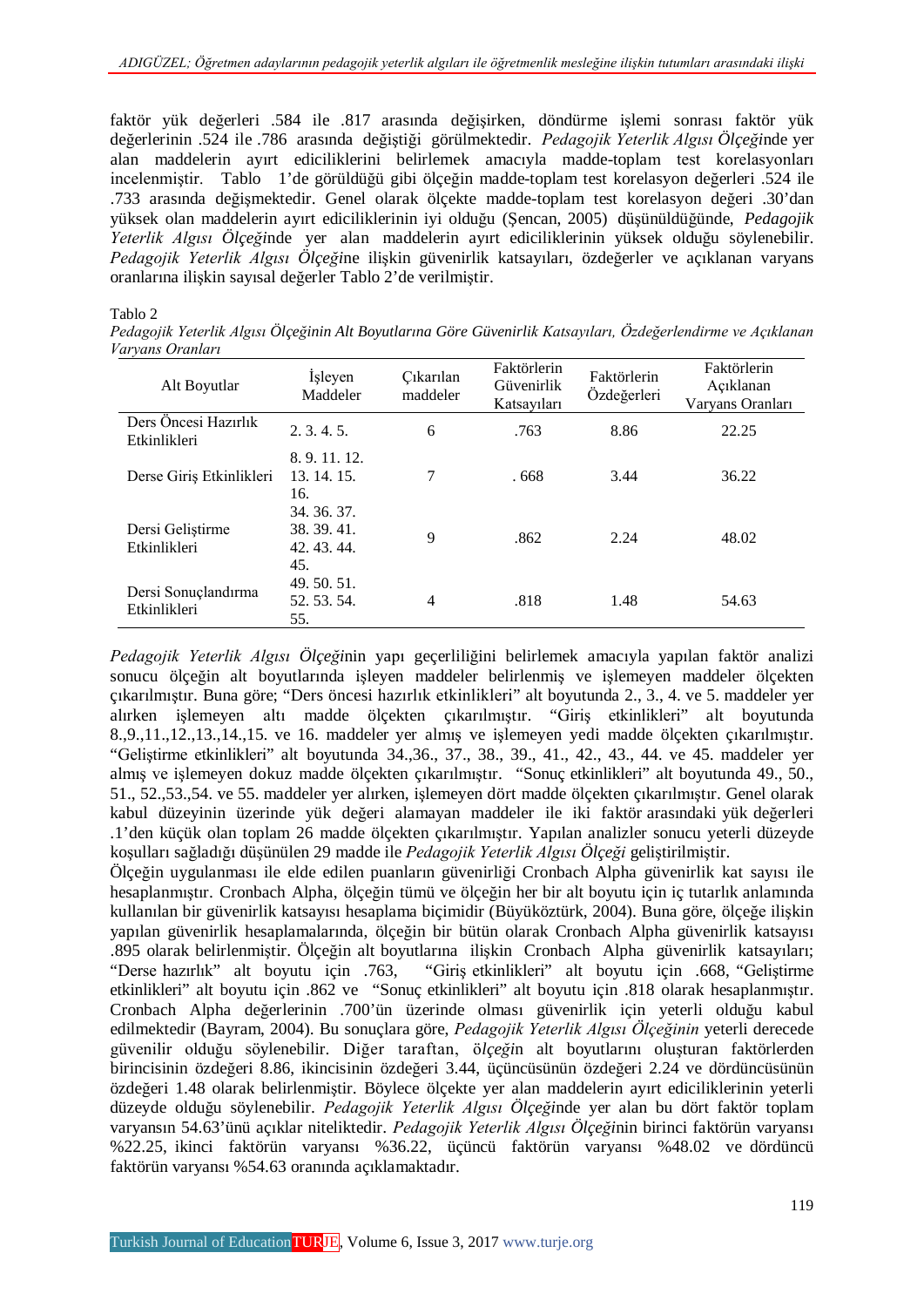### **Veri Analizi**

Araştırmada, elde edilen verilerin normal dağılım gösterip göstermediğini belirlemek amacıyla her iki ölçek ile toplanan verilere ayrı ayrı Kolmogorov-Smirnov Z testi uygulanmıştır. "*Pedagojik Yeterlik Algısı* Ölçeği"nin Kolmogorov-Smirnov Z değerleri 3.73 ile 5.24 arasında değişken, "Öğretmenlik Mesleğine Yönelik Tutum Ölçeği"nin Kolmogorov-Smirnov Z değerleri 3.57 ile 5.41 arasında değiştiği görülmüştür. Bu değerler, her iki ölçekle toplanan verilerin tüm değişkenler açısında normal dağılımda olduğunu göstermektedir. Araştırmada alt problemlerin çözümlenebilmesi için aritmetik ortalama ve standart sapma değerleri, ayrıca görüşler arası farkı bulmak için t-testi, tek yönlü varyans analizi (ANOVA), Tukey HSD testlerinden yararlanılmıştır. Değişkenler arasındaki ilişkilerin hesaplanmasında Pearson Momentler Çarpım Korelasyon Katsayısı (*r*) kullanılmıştır.

### **BULGULAR ve YORUM**

Araştırmanın bu bölümünde, öğretmen adaylarının *Pedagojik Yeterlik Algısı* ile Öğretmenlik Mesleğine Yönelik Tutumları arasındaki ilişkiyi belirlemeye yönelik olarak elde edilen verilerin istatistiksel analizleri sonucunda ulaşılan bulgulara ve bu bulguların yorumlarına yer verilmiştir.

### **Öğretmen Adaylarının Pedagojik Yeterlik Algı Düzeyleri**

Öğretmen adaylarının *Pedagojik Yeterlik Algısı* ve bu algının kişisel özelliklerine göre farklılık gösterip göstermediğini belirlemek amacıyla toplanan verilerin analizleri yapılmıştır. Öğretmen adaylarının *Pedagojik Yeterlik Algılarına* ilişkin sayısal veriler Tablo 3'de verilmiştir.

#### Tablo 3

*Öğretmen Adaylarının Pedagojik Yeterlik Algıları Genel ve Alt Boyutlara Göre Görünümü*

|                                  | n   | Minimum | Maximum | $\overline{\mathbf{x}}$ | Ss   |
|----------------------------------|-----|---------|---------|-------------------------|------|
| Pedagojik Yeterlik Algısı        | 487 | 2.56    | 3.68    | 3.20                    | .533 |
| Derse Hazırlık Etkinlikleri      | 487 | 3.13    | 3.57    | 3.30                    | .699 |
| Ders Öncesi Etkinlikler          | 487 | 2.57    | 3.92    | 3.23                    | .592 |
| Dersi Geliştirme Etkinlikleri    | 487 | 2.83    | 3.68    | 3.39                    | .702 |
| Dersi Sonuçlandırma Etkinlikleri | 487 | 2.56    | 3.26    | 2.86                    | 767. |

Tablo 3'de görüldüğü gibi, öğretmen adaylarının genel olarak Pedagojik Yeterlik Algılarına ilişkin görüşlerinin aritmetik ortalamaları ( $\overline{x}$ =2.56) ile ( $\overline{x}$ =3.68) arasında değiştiği görülmektedir. Bu bulgular, öğretmen adaylarının kendilerini pedagojik yeterlik açısında orta düzeyde algıladıklarını göstermektedir. Böylece, öğretmen adaylarının Pedagojik Yeterlik açısından kendilerini yeterli görmedikleri ve kendilerine ilişkin algılarının yeterli düzeyde olumlu olmadığı söylenebilir. Öğretmen adaylarının Pedagojik Yeterlik Algılarının alt boyutlarına ilişkin görüşlerinin aritmetik ortalamaları ise; "Derse Hazırlık Etkinlikleri" ( $\bar{x}$ =3.13-3.57), "Ders Öncesi Etkinlikler" ( $\bar{x}$ =2.57-3.92) "Dersi Geliştirme Etkinlikleri" ( $\bar{x}$  = 2.83-3.68) ve "Dersi Sonuçlandırma Etkinlikleri" ( $\bar{x}$  = 2.56-3.26) arasında değişmektedir. Bu bağlamda öğretmen adayları kendilerini en zayıf gördükleri alt alan "Dersi Sonuçlandırma Etkinlikleri ( $\bar{x}$  = 2.86)" olurken, bunu "Ders Öncesi Etkinlikler ( $\bar{x}$  = 3.23)", "Derse Hazırlık Etkinlikleri( $\overline{x}$  = 3.30)" ve "Dersi Geliştirme Etkinlikleri( $\overline{x}$  = 3.39)" izlemektedir.

Tablo 4

*Öğretmen adaylarının Pedagojik Yeterlik Algılarının; Cinsiyet ve Medeni Durumlarına Göre t-Testi Sonuçları*

|              | n | Ss. | sd |                                                                         |  |
|--------------|---|-----|----|-------------------------------------------------------------------------|--|
| Cinsiyet     |   |     |    | Kadın 201 3.25 .529<br>Erkek 286 3.17 .533 485 1.605 .109               |  |
|              |   |     |    |                                                                         |  |
| Medeni durum |   |     |    | Evli 122 3.21 .523 485 .-218 .827<br>Bekar 365 3.20 .536 485 .-218 .827 |  |
|              |   |     |    |                                                                         |  |

Tablo 4'deki verilere göre, öğretmen adaylarının *Pedagojik Yeterlik Algıları* cinsiyet [t(487) = 1.605, P $> 0.05$ ] ve medeni durum  $[t(487) = -0.218, P > 0.05]$  değişkenlerine göre anlamlı düzeyde farklılık göstermemiştir. Ancak göreceli olarak kadınların öğretmen adaylarının erkeklere ve evli öğretmen adaylarının ise bekarlara göre pedagojik yeterlik algılarının daha yüksek olduğu söylenebilir. Öğretmen adaylarının, *Pedagojik Yeterlik Algılarının*; Branş, Öğretmenliği Tercih Nedeni, İnterneti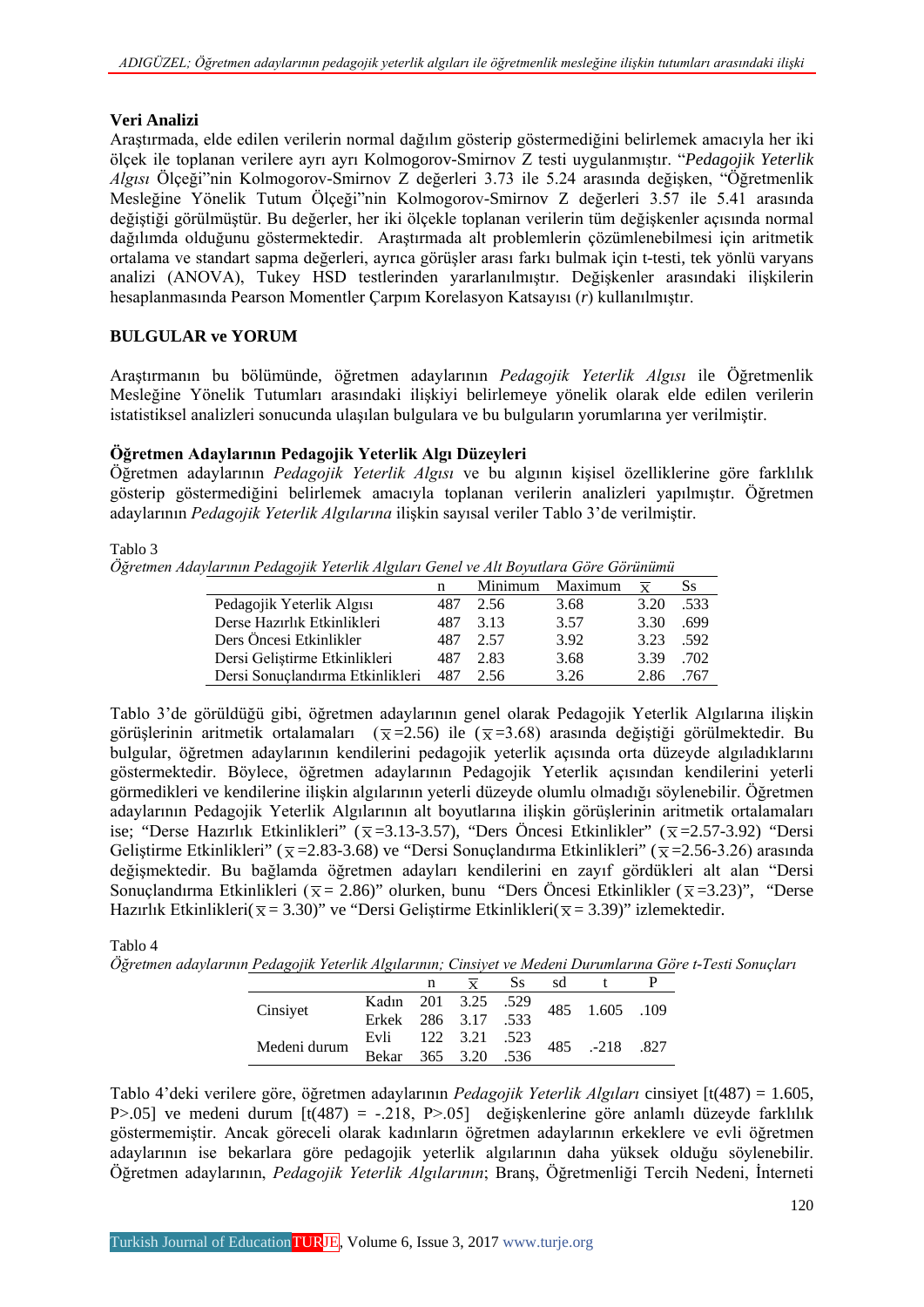Kullanım Amacı ve Yaşlarına göre anlamlı düzeyde farklılık gösterip göstermediği ile ilgili sayısal veriler Tablo 5'te yer almaktadır.

Tablo 5

*Öğretmen adaylarının Pedagojik Yeterlik Algılarının; Branş, Öğretmenliği Tercih Nedeni, İnterneti Kullanım Amacı ve Yaşlarına Göre ANOVA Sonuçları*

| Uygulama          | Değişkenler      | $\mathbf n$ | $\overline{\mathbf{x}}$ | $S_{S}$ | Varyansın<br>Kaynağı | Kareler<br>Top. | sd          | Kareler<br>Ort. | F     | $\mathbf{P}$ |
|-------------------|------------------|-------------|-------------------------|---------|----------------------|-----------------|-------------|-----------------|-------|--------------|
|                   | 1.Tarih          | 61          | 3.28                    | .499    |                      |                 |             |                 |       |              |
|                   | 2. Edebiyat      | 61          | 3.16                    | .669    | Grup içi             | 3.278           | 7           | ,468            |       |              |
|                   | 3. Matematik     | 63          | 3.21                    | .559    |                      |                 |             |                 |       |              |
|                   | 4. Coğrafya      | 68          | 3.23                    | .514    |                      |                 |             |                 |       |              |
| Branş             | 5. Biyoloji      | 60          | 3.09                    | .474    | Gruplar arası        | 134.559         | 479         | .281            | 1.667 | .115         |
|                   | 6.Ilahiyat       | 108         | 3.13                    | .479    |                      |                 |             |                 |       |              |
|                   | 7.İktisadi idari | 32          | 3.34                    | .446    |                      |                 |             |                 |       |              |
|                   | 8. Sağlık        | 34          | 3.36                    | .590    |                      | 137.837         | 486         |                 |       |              |
|                   | Toplam           | 487         | 3.20                    | .532    |                      |                 |             |                 |       |              |
|                   | Kendi İsteğim    |             |                         |         | Grup içi             | .745            | 2           | .373            |       |              |
| Öğretmenliği      | Aile/Cevre       | 234         | 3.17                    | .556    |                      |                 |             |                 | 1.316 | .269         |
| Tercih Nedeni     | İş Garantisi     | 142         | 3.26                    | .506    | Gruplar arası        | 137.091         | 484<br>.283 |                 |       |              |
|                   | Toplam           | 111         | 3.19                    | .512    |                      | 137.837         | 486         |                 |       |              |
|                   | 1. Araştırma     | 487         | 3.20                    | .532    | Grup içi             | .509            | 3           | .170            |       |              |
| Internet Kullanma | 2. Iletisim      | 152         | 3.20                    | .537    |                      |                 |             |                 |       |              |
|                   | 3. Eğlence       | 154         | 3.22                    | .535    |                      | 137.327         | 483         | .284            | .597  | .617         |
| Amacı             | 4. Bilgi Edinme  | 83          | 3.14                    | .514    | Gruplar arası        |                 |             |                 |       |              |
|                   | Toplam           | 487         | 3.20                    | .532    |                      | 137.837         | 486         |                 |       |              |
|                   | 25 ve altı       | 50          | 3.21                    | .519    |                      |                 | 3           |                 |       |              |
|                   | $26 - 30$        | 339         | 3.22                    | .527    | Grup içi             | .501            |             | .167            |       |              |
| Yaş               | 31-35            | 75          | 3.16                    | .568    |                      |                 |             |                 | 587   | .624         |
|                   | 36 ve üzer       | 23          | 3.10                    | .526    | Gruplar arası        | 137.336         | 483         | .284            |       |              |
|                   | Toplam           | 487         | 3.20                    | .532    |                      | 137.837         | 486         |                 |       |              |

Tablo 5 genel olarak incelendiğinde, öğretmen adaylarının *Pedagojik Yeterlik Algıları; Branş*  [f(487)=1,667, P>.05]*, Öğretmenliği Tercih Nedeni* f(487)= 1,316, P>.05]*, İnterneti Kullanım Amacı*  f(487)= ,597, P>.05]*ve Yaşlarına* f(487)= ,624, P>.05] göre anlamlı düzeyde farklılık göstermediği görülmektedir. Böylece öğretmen adaylarının; branş, öğretmenliği tercih nedeni, interneti kullanım amacı ve yaşları gibi kişisel özellikleri onların pedagojik yeterlik algılarını etkilemediği söylenebilir.

### **Öğretmen Adaylarının Öğretmenlik Mesleğine İlişkin Tutum Düzeyleri**

Öğretmen adaylarının öğretmenlik mesleğine ilişkin tutumlarından elde edilen verilerin analizlerine ve yorumlarına bu başlık altında yer verilmiştir. Öğretmen adaylarının öğretmenlik mesleğine ilişkin tutumlarına ait sayısal veriler Tablo 6'de verilmiştir.

Tablo 6 *Öğretmen Adaylarının Öğretmenlik Mesleğine İlişkin Tutumları* n Minimum Maximum  $\overline{x}$  Ss<br>487 2.83 3.77 3.44 .842 Öğretmenlik Mesleğine İlişkin Tutum

Tablo 6'da görüldüğü gibi, öğretmen adaylarının genel olarak öğretmenlik mesleğine *ilişkin* tutumlarının aritmetik ortalamaları,  $(\bar{x}=2.83)$  ile  $(\bar{x}=3.77)$  arasında değiştiği görülmektedir. Bu bulgu, öğretmen adaylarının öğretmenlik mesleğine *ilişkin* tutumlarının orta düzeyde olduğunu göstermektedir. Öğretmen adaylarının öğretmenlik mesleğine *ilişkin* tutumları onların pedagojik yeterlik algılarından daha yüksek olmasına rağmen beklenilen düzeyde değildir.Öğretmen adaylarının öğretmen adaylarının öğretmenlik mesleğine *ilişkin* tutumlarının; cinsiyet ve medeni durumlarına göre anlamlı düzeyde farklılık gösterip göstermediği ile ilgili sayısal veriler Tablo 7'de verilmiştir.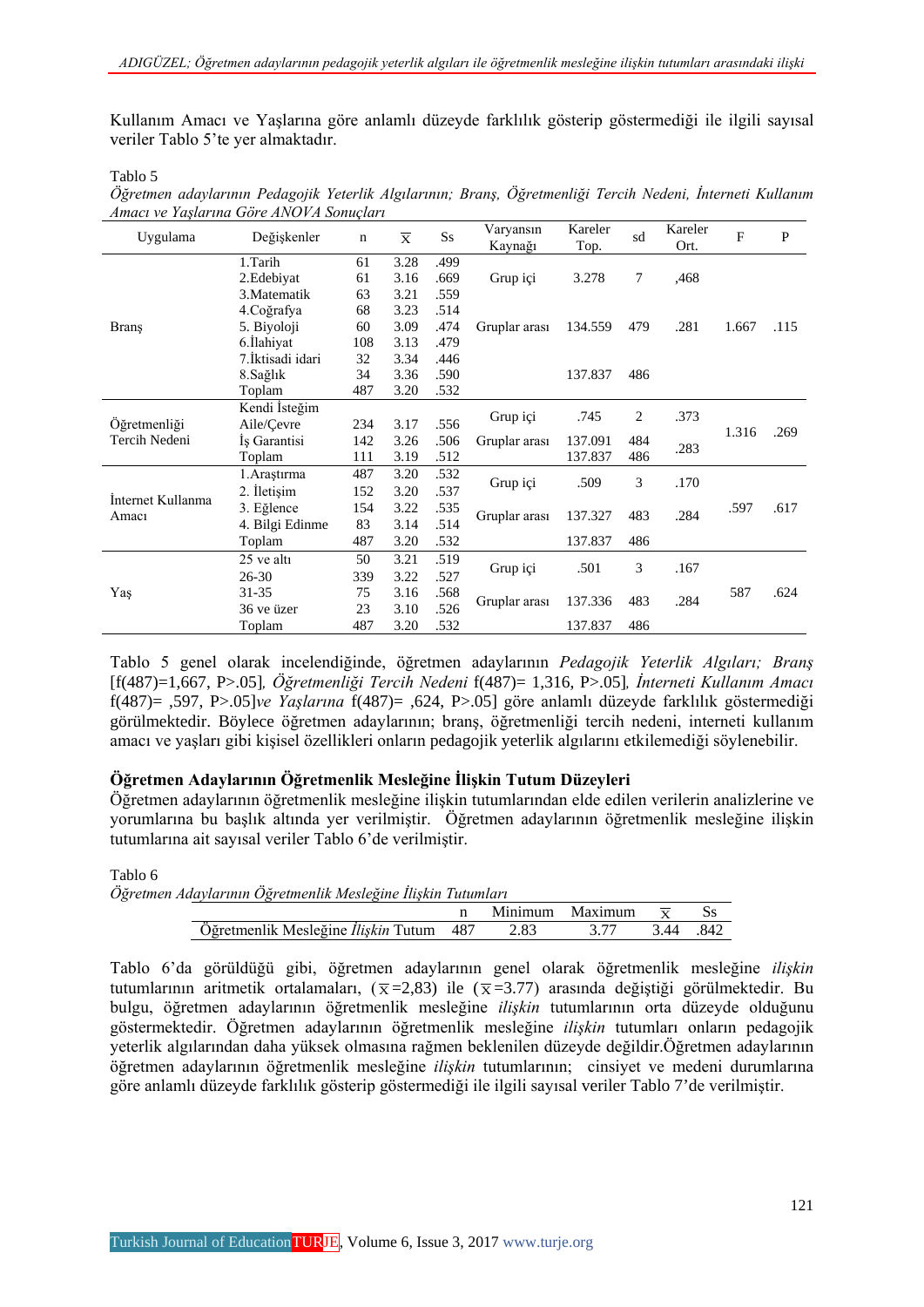Tablo 7.

*Öğretmen Adaylarının Öğretmenlik Mesleğine İlişkin Tutumlarının; Cinsiyet ve Medeni Durumlarına Göre t-Testi Sonuçları*

|              |                     | n |              | <b>Ss</b> | sd  |                 |      |
|--------------|---------------------|---|--------------|-----------|-----|-----------------|------|
| Cinsiyet     | Kadın 198 3.33 .873 |   |              |           |     | 484 -2.510 .012 |      |
|              | Erkek 288 3.52 .815 |   |              |           |     |                 |      |
| Medeni durum | Evli 122 3.45 .848  |   |              |           | 485 | -088            |      |
|              | Bekar               |   | $365$ $3.44$ | .842      |     |                 | .930 |

Tablo 7'deki verilere göre, öğretmen adaylarının öğretmenlik mesleğine ilişkin tutumları cinsiyet değişkenine göre anlamlı düzeyde farklılık göstermektedir [t(487) = .264, P<.05]. Bu bulgu genel kanının tersine erkek öğretmen adaylarının, öğretmenlik mesleğine ilişkin tutumlarının daha olumlu olduğunu göstermektedir. Öğretmen adaylarının öğretmenlik mesleğine ilişkin tutumları medeni durumlarına göre anlamlı düzeyde farklılık göstermemektedir. Öğretmen adaylarının, öğretmenlik mesleğine *ilişkin* tutumları; branş, öğretmenliği tercih nedeni, interneti kullanım amacı ve yaşlarına göre anlamlı düzeyde farklılık gösterip göstermediği ile ilgili sayısal veriler Tablo 8'de yer almaktadır.

#### Tablo 8

*Öğretmen Adaylarının Öğretmenlik Mesleğine İlişkin Tutumlarının; Branş Öğretmenliği Tercih Nedeni, İnterneti Kullanım Amacı ve Yaşlarına Göre ANOVA Sonuçları*

| Uygulama            | Değişkenler      | $\mathbf n$ | $\overline{\mathbf{x}}$ | $S_{S}$ | Varyans<br>Kaynağı | Kareler<br>Top. | sd             | Kareler<br>Ort. | $\overline{F}$ | $\mathbf{P}$ | $\mathbf{F}$ |
|---------------------|------------------|-------------|-------------------------|---------|--------------------|-----------------|----------------|-----------------|----------------|--------------|--------------|
|                     | 1.Tarih          | 42          | 3.10                    | .864    |                    |                 |                |                 |                |              | $1-5$        |
|                     | 2. Edebiyat      | 39          | 3.09                    | .693    | Grup içi           |                 | 7              |                 |                |              | $1-6$        |
|                     | 3. Matematik     | 52          | 3.39                    | .876    |                    |                 |                |                 |                |              | $2 - 5$      |
|                     | 4. Coğrafya      | 64          | 3.41                    | .732    |                    |                 |                |                 | 7.923          |              | $2 - 6$      |
| <b>Brans</b>        | 5. Biyoloji      | 97          | 3.81                    | .790    | Gruplar arası      | 35.806          | 479            | 5.115           |                | .000         | $3 - 5$      |
|                     | 6.Ilahiyat       | 100         | 3.56                    | .843    |                    |                 |                |                 |                |              | $4 - 5$      |
|                     | 7.İktisadi idari | 36          | 3.60                    | .885    |                    |                 |                |                 |                |              | $5 - 8$      |
|                     | 8. Sağlık        | 57          | 3.02                    | .726    |                    |                 | 486            |                 |                |              | $6 - 8$      |
|                     | Toplam           | 487         | 3.44                    | .842    |                    |                 |                |                 |                |              | $7 - 8$      |
| Öğretmenli          | Kendi İsteğim    | 221         | 3.52                    | .830    | Grup içi           | 5.107           | $\overline{2}$ |                 |                |              |              |
| ği Tercih<br>Nedeni | Aile/Cevre       | 157         | 3.29                    | .869    |                    |                 |                | 2.554           | 3.636          | .027         | $1 - 3$      |
|                     | Is Garantisi     | 109         | 3.47                    | .806    | Gruplar arası      | 339.942         | 484            |                 |                |              |              |
|                     | Toplam           | 487         | 3.44                    | .842    |                    | 345.050         | 486            |                 |                |              |              |
|                     | 1. Arastırma     | 61          | 3.42                    | .762    | Grup içi           |                 | 3              | 2.751           |                |              |              |
|                     | 2. İletişim      | 170         | 3.35                    | .860    |                    | 8.253           |                |                 |                |              | $1-2$        |
| Internet            | 3. Eğlence       | 189         | 3.59                    | .824    |                    |                 |                |                 |                |              |              |
| Kullanma<br>Amacı   | 4. Bilgi         | 67          | 3.24                    | .860    | Gruplar arası      | 336.796         | 483            | .697            | 3.945          | .008         |              |
|                     | Edinme           |             |                         |         |                    |                 |                |                 |                |              | $1 - 4$      |
|                     | Toplam           | 487         | 3.44                    | .842    |                    | 345.050         | 486            |                 |                |              |              |
|                     | 25 ve altı       | 50          | 3.48                    | .780    | Grup içi           | 1.532           | 3              | .511            |                |              |              |
|                     | $26 - 30$        | 339         | 3.40                    | .839    |                    |                 |                |                 |                |              |              |
| Yaş                 | 31-35            | 75          | 3.53                    | .882    | Gruplar arası      | 343.517         | 483            | .711            | .718           | .541         |              |
|                     | 36 ve üzer       | 23          | 3.55                    | .900    |                    |                 |                |                 |                |              |              |
|                     | Toplam           | 487         | 3.44                    | .842    |                    | 345.050         | 486            |                 |                |              |              |

Tablo 8 genel olarak incelendiğinde, öğretmen adaylarının öğretmenlik mesleğine ilişkin tutumları; branşa [f(487) 7,923, P<.05], öğretmenliği tercih nedenine [f(487) 3,636, P<.05] ve interneti kullanım amacına [f(487) 3,945, P<.05] göre anlamlı düzeyde farklılık gösterdiği görülmektedir. Öğretmen adaylarının branşına göre baktığımızda, farkın tarih ile biyoloji arasında biyoloji lehine, tarihle ilahiyat arasında ilahiyat lehinde, edebiyat ile biyoloji arasında biyoloji lehine, edebiyat ile ilahiyat arasında ilahiyat lehinde, matematik ile biyoloji arasında biyoloji lehine, coğrafya ile biyoloji arasında biyoloji lehine, biyoloji ile sağlık arasında biyoloji lehine, ilahiyat ile sağlık ilahiyat lehine ve iktisat ile sağlık arasında iktisat lehinde olduğu görülmektedir. Öğretmen adaylarının Öğretmenliği Tercih Nedenlerine göre ise farkın kendi isteği ile tercih edenlerle, iş olanağı olduğu için tercih edenler arasında iş olanağı olduğu için tercih edenler lehinde farkın olduğu belirlenmiştir. Öğretmen adaylarının İnternet Kullanma Amacına göre baktığımızda farkın interneti araştırma amaçlı olarak kullananlar ile interneti iletişim amaçlı olarak kullananlar arasında interneti araştırma amaçlı olarak kullananlar lehinde ve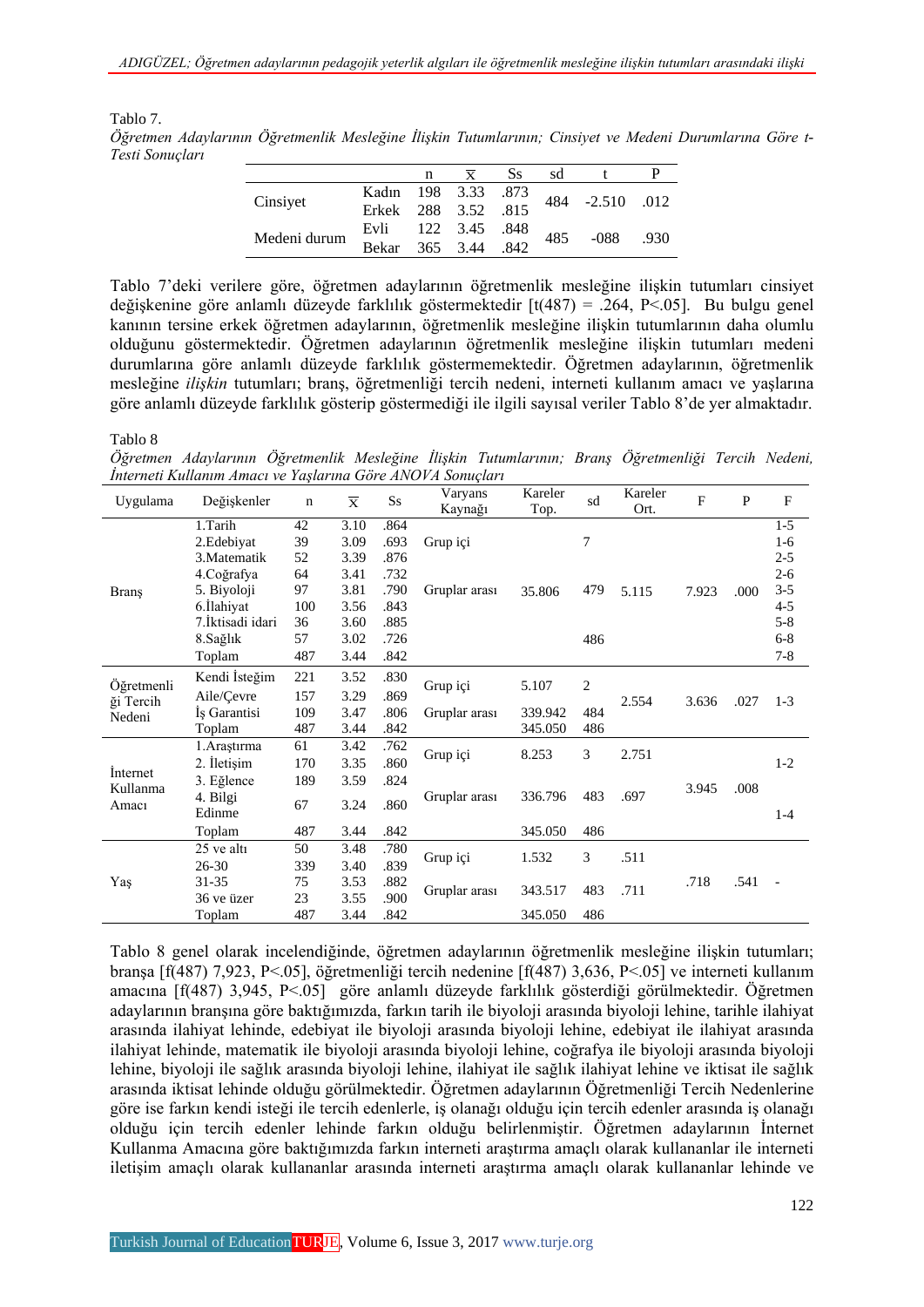interneti araştırma amaçlı olarak kullananlar ile bilgi edinme amaçlı olarak kullananlar arasında interneti araştırma amaçlı olarak kullananlar lehinde anlamlı bir farkın olduğu belirlenmiştir. Öğretmen adaylarının öğretmenlik mesleğine ilişkin tutumları; yaş [f(487) ,718, P<.05], değişkenine göre anlamlı düzeyde farklılık göstermediği görülmektedir. Yaş değişkeni öğretmen adaylarının öğretmenlik mesleğine ilişkin tutumlarına etki eden bir faktör olmadığı söylenebilir.

### **Öğretmen Adaylarının Pedagojik Yeterlik Algıları İle Öğretmenlik Mesleğine İlişkin Tutumları Arasındaki İlişki**

Öğretmen adaylarının pedagojik yeterlik algıları ile öğretmenlik mesleğine ilişkin tutumları arasındaki ilişki düzeyini belirlemek amacıyla yapılan varyans analizi sonucuna göre etkinin .05 anlamlılık düzeyinde anlamlı çıktığı belirlenmiştir f(485) = 28,241, P<.05]. Bu anlamlı etkinin yönünü ve düzeyini belirlemek amacıyla yapılan korelasyon işlemi sonucunda elde edilen bulgular Tablo 9'da verilmiştir.

Tablo 9.

*Öğretmen Adaylarının Pedagojik Yeterlik Algıları İle Öğretmenlik Mesleğine İlişkin Tutumları Arasındaki İlişki*

| Değişkenler                                                            |      |      |
|------------------------------------------------------------------------|------|------|
| Öğretmen Adaylarının Pedagojik Yeterlik Algıları                       | 3.20 | .533 |
| Öğretmen Adaylarının Öğretmenlik Mesleğine İlişkin Tutumları 3.44 .842 |      |      |

Öğretmen Adaylarının Pedagojik Yeterlik Algıları İle Öğretmenlik Mesleğine İlişkin Tutumlarına ilişkin elde edilen verilerin aritmetik ortalamaları karşılaştırmalı olarak incelendiğinde; Öğretmen Adaylarının Öğretmenlik Mesleğine İlişkin Tutum ortalamalarının ( $\overline{x}$  =3,44), Pedagojik Yeterlik Algılarının aritmetik ortalamaları ise ( $\overline{x}$  =3.20) olduğu görülmektedir. Öğretmen Adaylarının hem Öğretmenlik Mesleğine İlişkin Tutumları hem de Pedagojik Yeterlik Algıları beklenilen düzeyde olmadığı görülmektedir. Buna rağmen Öğretmen Adaylarının Öğretmenlik Mesleğine İlişkin Tutumlarının Pedagojik Yeterlik Algılarına göre daha olumlu olduğu belirlenmiştir. Öğretmen Adaylarının Pedagojik Yeterlik algılarının yordanmasına ilişkin çoklu doğrusal regresyon sonuçları Tablo 10'da verilmiştir.

Tablo 10.

```
Öğretmen Adaylarının Pedagojik Yeterlik Algısının Yordanmasına İlişkin Regresyon Analizi Sonuçları
```

| Değişkenler                |       | Sh   |                            | İkili r | Kısmi r |  |
|----------------------------|-------|------|----------------------------|---------|---------|--|
| Sabit                      | 1.680 | .059 | 28.241 .000                |         |         |  |
| Öğretmen Adaylarının       |       |      |                            |         |         |  |
| Öğretmenlik Mesleğine      | .535  |      | .020 .770 26.592 .000 .770 |         | -770    |  |
| İliskin Tutumları          |       |      |                            |         |         |  |
| $5D-29241 - 61D-770DD-502$ |       |      |                            |         |         |  |

*FR(1-485)R=28,241, p<.01, R=,770, RP2P=,592*

Öğretmen adaylarının pedagojik yeterlik algıları ile öğretmenlik mesleğine ilişkin tutumları arasında yüksek düzeyde anlamlı bir ilişkinin olduğu görülmektedir (R=,77, p<.01). öğretmenlik mesleğine ilişkin tutum, Öğretmen Adaylarının Pedagojik Yeterlik Algısındaki toplam varyansın yaklaşık % 59'ünü açıklamaktadır. Yine öğretmenlik mesleğine ilişkin tutumlar (β=,770, p<.01) Öğretmen adaylarının pedagojik yeterlik algılarını pozitif yönde ve anlamlı düzeyde yordamaktadır. Pedagojik yeterlik algıları ile öğretmenlik mesleğine ilişkin tutumlar arasındaki ikili ve kısmi korelâsyonlar incelendiğinde pedagojik yeterlik algıları ile öğretmenlik mesleğine ilişkin tutumlar arasında pozitif yönde ve yüksek düzeyde bir ilişkinin (r=.77) olduğu görülmektedir. Regresyon katsayılarının anlamlılığına ilişkin t-testi sonuçlarına göre öğretmen adaylarının pedagojik yeterlik algıları, öğretmenlik mesleğine ilişkin tutumlar değişkenini anlamlı düzeyde yordadığı söylenebilir.

### **TARTIŞMA ve SONUÇLAR**

Ulaşılan verilerin yorumlanması sonucu elde edilen bulgulara dayalı olarak, öğretmen adaylarının pedagojik yeterlik algılarının orta düzeyde olduğu görülmüştür. Pedagojik yeterliğin alt boyutları açısından bakıldığında öğretmen adaylarının kendilerini en zayıf hissettikleri alan "Dersi Sonuçlandırma Etkinlikleri" alanı olurken, bunu "Ders Öncesi Etkinlikler", "Derse Hazırlık Etkinlikleri" ve "Dersi Geliştirme Etkinlikleri" izlemektedir. Öğretmen adaylarının genel olarak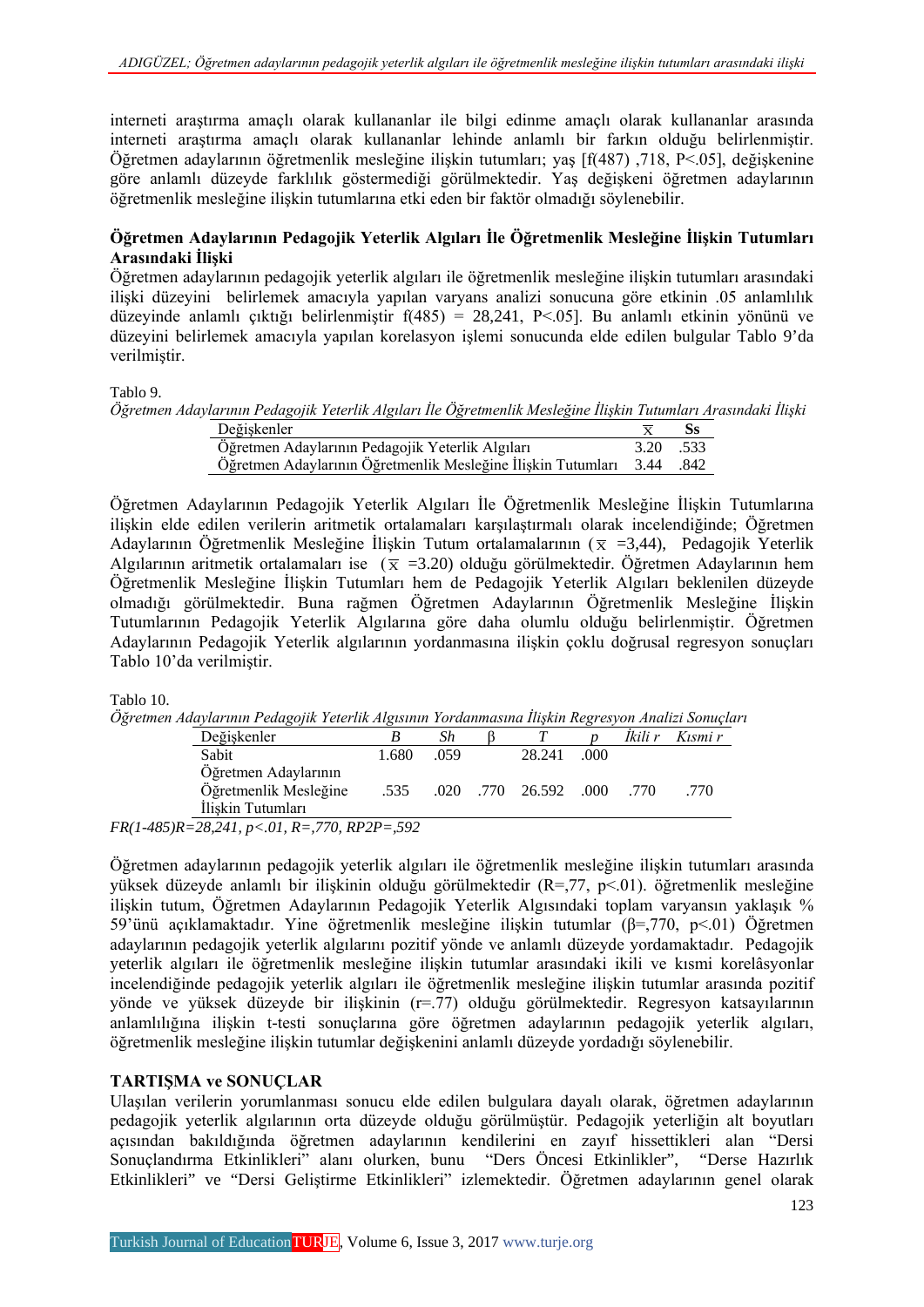pedagojik yeterlik algılarının beklenilen düzeyde olmadığı söylenebilir. Öğretmen adaylarının özellikle dersi sonuçlandırma etkinlikleri açısından ciddi bilgi ve beceri ihtiyacında oldukları anlaşılmıştır. Öte yandan, öğretmen adaylarının pedagojik yeterlik algıları; cinsiyet, medeni durum, branş, öğretmenliği tercih nedeni, interneti kullanım amacı ve yaşlarına göre anlamlı düzeyde farklılık göstermediği belirlenmiştir. Öğretmenlik mesleğinin gerektirdiği davranış formları, bilgi ve beceriler herkes için geçerli olduğundan adayların kişisel özelliklerine göre farklılık göstermediği söylenebilir. Dündar ve Kara (2013) öğretmen adayları üzerinde yaptıkları araştırmaya göre, pedagojik formasyon derslerinin gereksiz olduğu, verimsiz geçtiği kanısında oldukları belirlenmiştir. Yaman (2010) pedagojik formasyon almamış öğretmenlerin, sınıf yönetimi uygulamalarında tecrübeye ya da bilgi eksikliğine dayalı yetersizlikler yaşadıklarını belirlemiştir. Kara ve sağlam (2014). Araştırmalarında, öğretmenlik meslek bilgisi derslerinin, MEB'in belirlediği gereksinimlere uygun olduğunu belirlemişlerdir. Çapri ve Çelikkaleli (2008) çalışmalarında öğretmen adaylarının cinsiyetleri onları mesleki yeterlik algılarına ve tutumlarına etki ettiği belirlenmiştir.

Toplanan veriler üzerinde yapılan istatistiksel analizler, öğretmen adaylarının öğretmenlik mesleğine *ilişkin* tutumlarının orta düzeyde olduğunu göstermiştir. Öğretmen adaylarının öğretmenlik mesleğine *ilişkin* tutumları, pedagojik yeterlik algılarından daha yüksek olmasına rağmen beklenilen düzeyde olmamıştır. Bu sonuç, (Oğuz, 2013; Tanel, vd, 2007; Altınkurt, vd, 2014; Özder, vd, 2010) çalışmalarının sonuçlarıyla örtüşmektedir. Öğretmen adaylarının öğretmenlik mesleğine *ilişkin* tutumları medeni durumlarına göre anlamlı düzeyde farklılık göstermezken, cinsiyet durumlarına göre beklenilenin tersine erkek adaylarında lehinde anlamlı bir farklılık ortaya çıkmıştır. Bu sonuç, (Aksoy, 2010; Durmuşoğlu vd. 2009; Oral, 2004; Pehlivan, 2008; Akkaya, 2009; Özbek, 2007; Yüksel, 2004; Aksoy, 2010; Sağlam, 2008) çalışmalarının sonuçlarıyla örtüşürken, (Açışlı, Kolomuç, 2012; Bulut, 2009; Tanel vd. 2007; Gömleksiz vd. 2006; Gürbüztürk ve Genç, 2004; Başbay vd. 2009) çalışmalarının sonuçlarıyla örtüşmediği görülmektedir.

Öğretmen adaylarının öğretmenlik mesleğine ilişkin tutumları; branşa, öğretmenliği tercih nedenine ve interneti kullanım amacına göre anlamlı düzeyde farklılık gösterdiği belirlenmiştir. Öğretmen adaylarının branşına göre baktığımızda, farkın biyoloji branşındaki adaylar ile diğer branşlardaki adaylar arasında biyoloji branşındakilerin lehinde ortaya çıkmıştır. Böylece biyoloji branşındaki öğretmen adaylarının öğretmenlik mesleğine karşı tutumları diğer branşlara göre daha olumlu olduğu söylenebilir. Öğretmen adaylarının öğretmenliği tercih nedenlerine baktığımızda ise, farkın kendi isteği ile tercih edenlerle, iş olanağı olduğu için tercih edenler arasında iş olanağı olduğu için tercih edenler lehinde olduğu belirlenmiştir. Bu sonuçta aslında beklenilen bir sonuç değildir. Çünkü genellikle kendi isteği ile öğretmenliği tercih edenlerin öğretmenlik mesleğine karşı tutumlarının daha olumlu olması gerekmektedir. Ancak bu çalışmada iş olanağı olduğu için öğretmenliği tercih ettim diyenlerin öğretmenlik mesleğine ilişkin tutumlarının daha yüksek olduğu görülmüştür. Öğretmen adaylarının İnternet Kullanma Amacına göre farkın interneti araştırma amaçlı olarak kullananlar ile interneti diğer amaçlar için kullananlar arasında interneti araştırma amaçlı olarak kullananlar lehinde olduğu belirlenmiştir. İnterneti araştırma amaçlı olarak kullanan öğretmen adaylarının öğretmenlik mesleğine ilişkin tutumlarının daha olumlu olduğu söylenebilir. Can (2010) çalışmasında öğretmen adaylarının öğretmenlik mesleğine ilişkin tutumlarının oldukça yüksek olduğu ve cinsiyetin belirleyici bir faktör olmadığı tespit edilmiştir.

Öğretmen adaylarının pedagojik yeterlik algıları ile öğretmenlik mesleğine ilişkin tutumlarına karşılaştırmalı olarak incelendiğinde; Öğretmen Adaylarının Öğretmenlik Mesleğine İlişkin Tutum ortalamalarının, Pedagojik Yeterlik Algılarından daha olumlu olduğu görülmüştür. Ancak, öğretmen adaylarının hem öğretmenlik mesleğine ilişkin tutumları hem de pedagojik yeterlik algıları beklenilen düzeyde olmadığı sonucuna ulaşılmıştır. Öğretmen adaylarının pedagojik yeterlik algıları ile öğretmenlik mesleğine ilişkin tutumları arasında yüksek düzeyde, pozitif yönde anlamlı bir ilişkinin olduğu görülmüştür. Öğretmenlik mesleğine ilişkin tutum, Öğretmen Adaylarının Pedagojik Yeterlik Algısındaki toplam varyansın yaklaşık olarak yarısından fazlasını açıklamaktadır. Regresyon katsayılarının anlamlılığına ilişkin t-testi sonuçlarına göre öğretmen adaylarının pedagojik yeterlik algıları, öğretmenlik mesleğine ilişkin tutumlar değişkenini anlamlı düzeyde yordadığı söylenebilir. Ayık ve Ataş (2014). Araştırmalarında, Öğretmen adaylarının öğretmenlik mesleğine yönelik tutumlarının oldukça olumlu ve öğretme motivasyonlarının ise orta düzeyde olduğunu belirlemişlerdir. Usta ve Korkmaz (2010). Çalışmalarında, Öğretmen adaylarının bilgisayara yeterlilik düzeylerine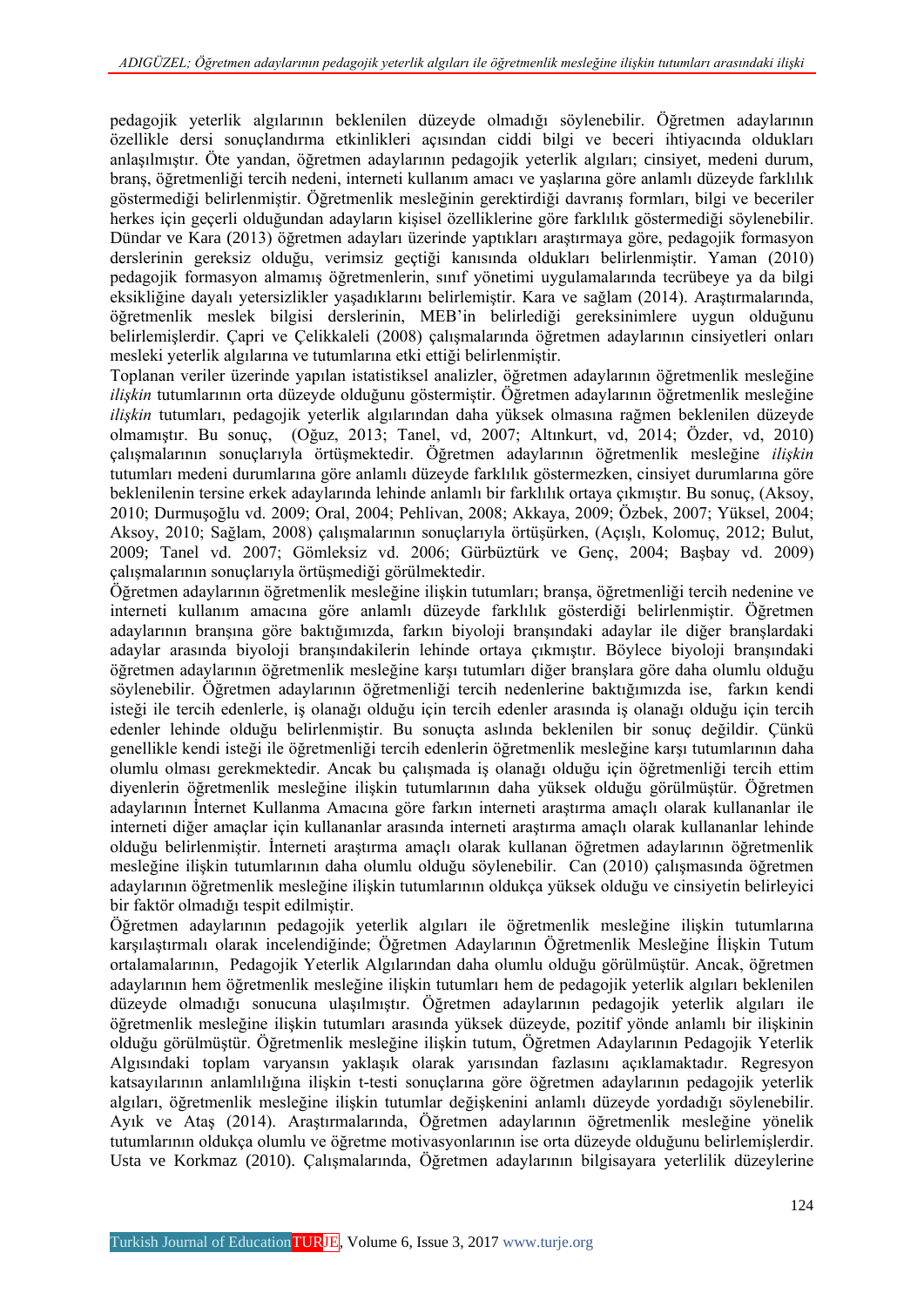ilişkin algı düzeylerine bağlı olarak hem öğretmenlik mesleğini sevmeye hem değer vermeye hem de uyuma ilişkin tutum puanları artış gösterdiğini belirlemişlerdir.

#### **KAYNAKLAR**

- Altınkurt, Y. Yılmaz, K. & Erol, E. (2014). Pedagogic Formation Program Students' Motivations for Teaching Profession. *Trakya University Journal of Education , 4*(1), 48-62.
- Akkaya, N. (2009). Öğretmen Adaylarının Öğretmenlik Mesleğine Yönelik Tutumlarının Bazı Değişkenlere Göre İncelenmesi, *Dokuz Eylül Üniversitesi Buca Eğitim Fakültesi Dergisi,* 25, 35-46.
- Aksoy, M.E. (2010). Öğretmen Adaylarının Öğretmenlik Mesleğine İlişkin Tutumları (Gaziosmanpaşa Üniversitesi Örneği. *Sosyal Bilimler Araştırmaları Dergisi.* 2, 197-212*.aştırmaları Dergisi*
- Açışlı, S. & Kolomuç, A. (2012). Sınıf Öğretmeni Adaylarının Öğretmenlik Mesleğine Yönelik Tutumlarının İncelenmesi, *Eğitim ve Öğretim araştırmaları dergisi, 1(2). 266-271.*
- Ayık, A. & Ataş, Ö. (2014). Öğretmen Adaylarının Öğretmenlik Mesleğine Yönelik Tutumları İle Öğretme Motivasyonları Arasındaki İlişki*. Eğitim Bilimleri Araştırmaları Dergisi, 4* (1) 25-43.
- Aşkar, P. & Erden, M. (1987) Öğretmenlik Mesleğine Yönelik Tutum Ölçeği, *Çağdaş Eğitim.* 121 (12), 8-11.
- Başbay, M., Ünver, G. & Bümen, N.T. (2009). Ortaöğretim Alan Öğretmenliği Tezsiz Yüksek Lisans Öğrencilerinin Öğretmenlik Mesleğine Yönelik Tutumları: Boylamsal Bir Çalışma, *Kuram ve Uygulamada Eğitim Yönetimi, 59, 345-366.*
- Bıçak, B. & Nartgün, Z. (2009). Özel alan yeterlikleri ile buna dayalı bireysel ve kurumsal performans değerlendirme ölçütlerinin belirlenmesi. Performans Yönetimi: Bireysel Performans Yönetimi Komisyonu II. Dönem Raporu. Ankara: MEB Öğretmen Yetiştirme ve Eğitimi Genel Müdürlüğü. http://otmg.meb.gov.tr/belgeler/raporlar.pdf. Erişim tarihi: 29.08.2013.
- Bulut, İ. (2009). Öğretmen Adaylarının Öğretmenlik Mesleğine İlişkin Tutumlarının Değerlendirilmesi (Dicle ve Fırat Üniversitesi Örneği). *Dicle Üniversitesi Ziya Gökalp Eğitim Fakültesi Dergisi,* 13–24.
- Can, Ş. (2010). Tezsiz Yüksek Lisans Öğrencilerinin Öğretmenlik Mesleğine Yönelik Tutumları. *Muğla Üniversitesi Sosyal Bilimler Enstitüsü Dergisi, (24), 13-28.*
- Chigona, W & Davids, Z. (1014). Educators' motivation on integration of ICTs into pedagogy: case of disadvantaged areas, *South African Journal of Education,* 34, (3) 859-867.
- Colby, A. & Kohlberg, L,. (1987). *The Measurement of Moral Judgment. Vol. I: Theoretical Foundations and Research Validation*. Cambridge University Press. New York.
- Çeliköz, N. & Çetin, F. (2004). Anadolu Öğretmen Lisesi Öğrencilerinin Öğretmenlik Mesleğine Yönelik Tutumlarını Etkileyen Etmenler. *Milli Eğitim Dergisi,* 162, 160-167.
- Çapraz, C. & Samancı, O. (2014 ). The Attitudes of Trainee Primary School Teachers Towards Their Proffesion and the Feelings that They Have on the First Practice Day at School, *Atatürk Üniversitesi Sosyal Bilimler Enstitüsü Dergisi,* 18 (1): 179-188
- Çapri, B. & Çelikkaleli, Ö. (2008). Investıgatıon Of Preservıce Teachers' Attıtudes Towards Teachıng And Professıonal Self-Effıcacy Belıefs Accordıng To Their Gender, Programs, And Facultıes*, İnönü Üniversitesi Eğitim Fakültesi Dergisi,* 9 (15)33–53.
- Doğan, T. & Çoban, A.E., (2009). The Investigation of the Relations Between Students' Attitude Toward Teaching Profession and Anxiety Level in Faculty of Education, *Eğitim ve Bilim Education and Science,*  34(153), 157-168*.*
- Dündar, H. & Karaca, E.T. (2013). Formasyon Öğrencilerinin 'Pedagojik Formasyon Programı'na İlişkin Sahip Oldukları Metaforlar. *Gazi Üniversitesi Endüstriyel Sanatlar Eğitim Fakültesi Dergisi*,(30),19-34
- Erden, M.(1998). Öğretmenlik Mesleğine Giriş. İstanbul: Alkım Yayınları.
- Eren, B., Çelik, M. & Oğuz, A. (2014). Investigation Of Dissertations And Articles In Turkey About The Attitudes Towards Teaching Profession, *Dumlupınar University Journal of Social Sciences, 42, 359-370.*
- Fukuyama, F. (1998). Güven: Sosyal Erdemler ve Refahın Yaratılması. (Çev. Ahmet Buğdaycı). TİB Yayını. Ankara. 1998. s.59. Kara, D. A. & Sağlam, M. (2014). Evaluation of Professional Teaching Knowledge Courses in Terms of Competencies Regarding the Learning and Teaching Process, *Journal of Qualitative Resarch in Education,* 2(3), 28-86.
- Kara, A.D. & Sağlam, S. (2014). Öğretmenlik Meslek Bilgisi Derslerinin Öğrenme-Öğretme Sürecine Yönelik Yeterlikleri Kazandırması Yönünden Değerlendirilmesi*, Eğitimde Nitel Araştırmalar Dergisi ENAD*, 2(3) 28-86.
- Kocaarslan, M. (2014). Analysis of Prospectıve Teachers' Attitudes Towards Teachıng As a Professıon. *Asya Öğretim Dergisi Www.E-Aji.Com [Asian Journal Of Instruction], 2(1), 46-55*
- Girgin, G., Akamca, G. Ö. Ellez, A. M. & Oğuz, E. (2010). Preschool Teacher Candidates' Attıtudes Towards Professıon, Sel Efficacy Beliefs And Professıonal Self Respects, *Buca Eğitim Fakültesi Dergisi,* 28, 1-11.
- Güngör, E. (1990). Dünden Bugünden Tarih-Kültür-Milliyetçilik.İstanbul: Ötüken Neşriyat.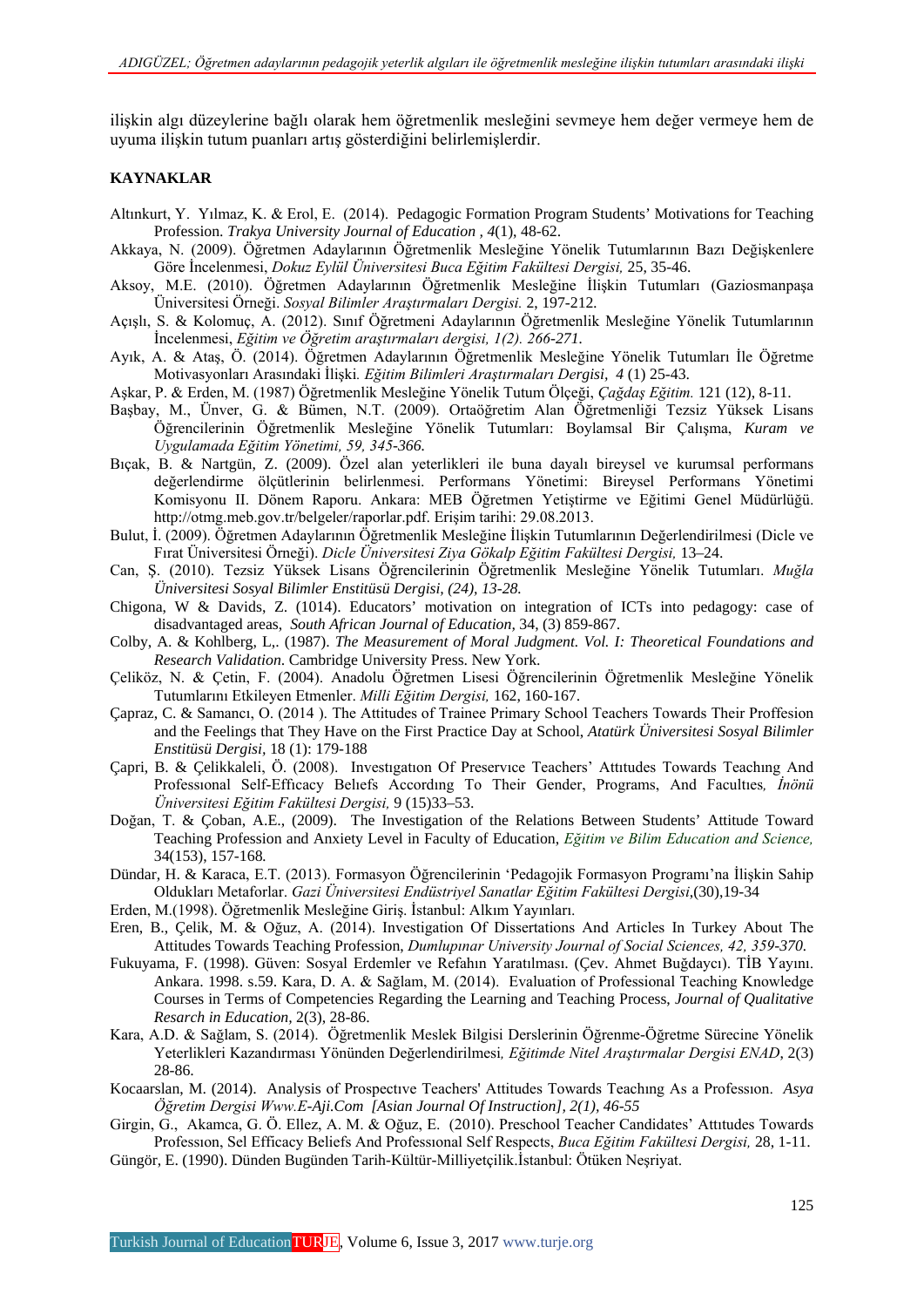- Gürbüztürk, O. & Genç, S. Z. (2004). Öğretmen Adaylarının Öğretmenlik Mesleğine İlişkin Görüşleri. *İnönü Üniversitesi Eğitim Fakültesi Dergisi,* 5 (7), 47–62.
- Lundgren, B., Scheckle, E & Zinn, D. (2015). Teachers' professional development: Awareness of literacy practices, *South African Journal of Education, 35, (1),* 945-956.
- Lawrence Kohlberg.(1973). "Continuities in Childhood and Adult Moral Development Revisited". in P. B. Baltes and K. W. Schaie (eds.) Life-span Developmental Psychology: Personality and Socialization. Academic Press. New York. 187-196.
- McKeachie, W. J. (1997). Critical Elements İn Training University Teachers. *International Journal of Academic Development,* 2(1), 67-74.
- Oktay, A. (1991). Değişen Toplumlarda Aile ve Eğitim. Sosyo-Ekonomik Yönü İle Aile Sempozyumu. İstanbul.

Oktay, A. (1999). *Yaşamın Sihirli Yılları: Okul Öncesi Dönem.* İstanbul:Epsilon Yayıncılık.

- Oğuz, E. (2013). The Relationship Between Classroom Management Styles of Pre-Service Teachers and Their Attitude of Teaching Profession. *Trakya University Journal of Education,* 3, (2), 12-20.
- Öncül, R. (2000), Eğitim ve Eğitim Bilimleri Sözlüğü, İstanbul, MEB. Yayınları.
- Özder, H., Konedralı, G. & Zeki, C.P. (2010). Öğretmen Adaylarının Öğretmenlik Mesleğine Yönelik Tutumlarının Çeşitli Değişkenler Açısından İncelenmesi, *Educational Administration: Theory and Practice* 16, (2), 253- 275.
- Usta, E. & Korkmaz, Ö. (2010). Öğretmen adaylarının bilgisayar yeterlikleri ve teknoloji kullanımına ilişkin algıları ile öğretmenlik mesleğine yönelik tutumları. *Uluslar arası İnsan Bilimleri Dergisi,* 7(1), 1335- 1349.
- Üstüner, M. (2006), Öğretmenlik Mesleğine Yönelik Tutum Ölçeğinin Geçerlik ve Güvenirlik Çalışması, *Kuram ve Uygulamada Eğitim Yönetimi, (45),* 109-127.
- Özbek, R. (2007). Öğretmen Adaylarının Öğretmenlik Mesleğini Tercih Etmelerinde Kişisel, Ekonomik ve Sosyal Faktörlerin Etkililik Derecesine İlişkin Algıları. *Fırat Üniversitesi Sosyal Bilimler Dergisi, Cilt 17, Sayı 1, s. 145–159.*
- Pehlivan, K. B. (2008), Sınıf Öğretmeni Adaylarının Sosyo-kültürel Özellikleri ve Öğretmenlik Mesleğine Yönelik Tutumları Üzerine Bir çalışma, *Mersin Üniversitesi Eğitim Fakültesi Dergisi, 4(2)*: 151-168.
- Sağlam, A.Ç. (2008). Müzik Öğretmenliği Bölümü Öğrencilerinin Öğretmenlik Mesleğine Yönelik Tutumları*. Yüzüncü Yıl Üniversitesi Eğitim Fakültesi Dergisi, 5, (1). 59–69.*
- Sherman K & Howard SK 2012. Teachers' Beliefs about First- and Second-Order Barriers to ICT Integration: Preliminary Findings from a South African Study. 23rd International Conference of Society for Information Technology and Teacher Education. Charlottesville, VA: Association for the Advancement of Computing in Education.
- Sünbül, A. M. (2001) Bir Meslek Olarak Öğretmenlik. Öğretmenlik Mesleğine Giriş. (Edit: Ö. Demirel-Z. Kaya) Ankara: Pegem Yayıncılık.
- Şengün M, & Kaya M (2007). The Scale of Moral Maturity: The study of Its Validity and Reliability. Ondokuz Mayis Univ. Fac. Theol. J. 24(25):51-64.
- Tanel, R. , Şengören, S. K. & Tanel, Z., (2007), Fizik Öğretmen Adaylarının Öğretmenlik Mesleğine İlişkin Tutumlarının Farklı Değişkenler Açısından İncelenmesi, *Pamukkale Üniversitesi Eğitim Fakültesi Dergisi,* 2 (22), 1-9.
- Tekerek, M. & Polat, S. (2011). Preservıce Teachers Attıtudes Towards Teachıng Professıon 5th International Computer & Instructional Technologies Symposium, 22-24 September 2011, Fırat University, Elazığ/Turkey
- Temel,R., Şengören, K. S. & Tanel, Z. ( 2007). Fizik Öğretmen Adaylarının Öğretmenlik Mesleğine İlişkin Tutumlarının Farklı Değişkenler Açısından İncelenmesi, *Pamukkale Üniversitesi Eğitim Fakültesi Dergisi,* (2) 22,1-9.
- Thomas E. L. (1991). Educating for Character: How Our Schools can Teach Respect and Responsibility. Bantam Books. New York.
- TDK-Türk Dil Kurumu (2015). Web: [http://tdk.gov.tr/index.php? =yazim\\_listeli&ayn1=icn&kelime1=pedagoji,](http://tdk.gov.tr/index.php?%20=yazim_listeli&ayn1=icn&kelime1=pedagoji) Erişim Tarihi 11.03.2015.
- Tufan, E. & Güdek, B. (2008). Müzik Öğretmenliği Mesleğine Yönelik Tutum Ölçeğinin Geliştirilmesi. *Türk Eğitim Bilimleri Dergisi,* 6 (1), 25-40.
- Yaman,B.(2010). Pedagojik Formasyon Eğitimi Almamış Öğretmenlerin Sınıf Yönetimi Algıları / Aksaray İli Örneği. *Electronic Journal of Social Sciences,* 9(31) 53-72
- Yapıcı, M. &Yapıcı, Ş. (2013). Pre-Servıce Teachers' Conceptual Metaphors About Pedagogical Formation Program, *Turkish Studies - International Periodical For The Languages, Literature And History of Turkish or Turkic, 8(8) 1421-1429.* Yüksel, S. (2004). Tezsiz Yüksek Lisans Programının Öğrencilerin Öğretmenlik Mesleğine İlişkin Tutumlarına Etkisi, *Uludağ Üniversitesi eğitim Fakültesi Dergisi,*  XVII(2), 355–379.